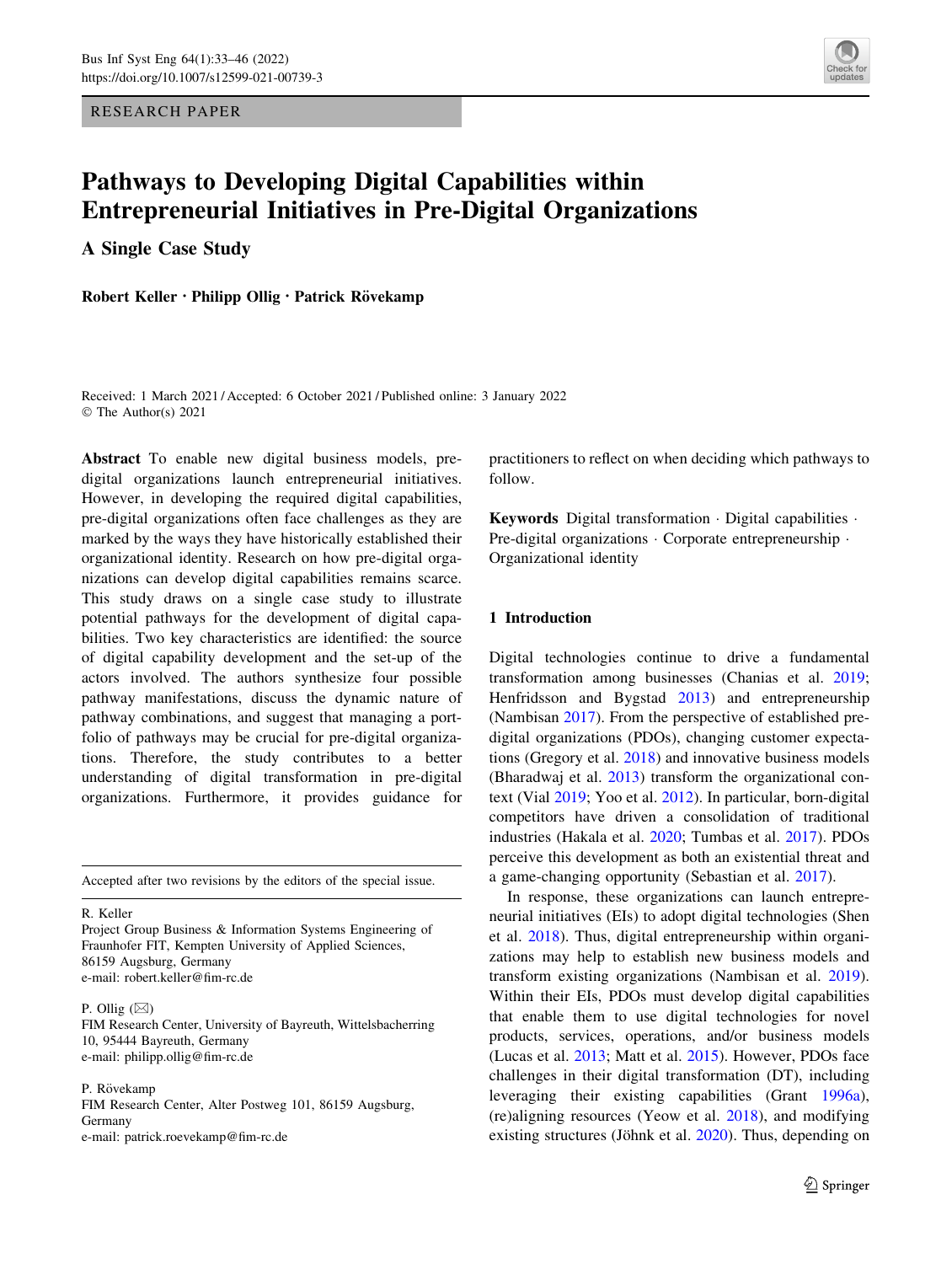their individual situation, PDOs may follow alternate pathways that require specific strategic actions (van der Meulen et al. [2020\)](#page-13-0).

Moreover, PDOs find themselves marked by their existing organizational identity (OI) (Ross et al. [2016](#page-12-0); Svahn et al. [2017](#page-12-0)) rooted in their provision of non-digital products or services (Wessel et al. [2020\)](#page-13-0). Hence, scholars have theorized that EI activities can lead to the emergence of new OIs (Baiyere et al. [2020;](#page-11-0) Wessel et al. [2020](#page-13-0)) that conflict with existing operations (Jöhnk et al. [2020](#page-12-0); Svahn et al. [2017\)](#page-12-0).

Pathways to develop digital capabilities for organizational entrepreneurship differ, yet research on these varia-tions remains scarce (Wiesböck and Hess [2019\)](#page-13-0). Moreover, scholars have identified a need for research on the conflicts of emerging OI within DT (Baiyere et al. [2020](#page-11-0); Wessel et al. [2020\)](#page-13-0). Despite the extensive research on DT and digital entrepreneurship, to the best of our knowledge, the pathways to developing digital capabilities in PDOs have received limited scholarly attention (Fürstenau et al. [2020](#page-11-0)). Therefore, this study constitutes a first step toward a better understanding of these pathways. Thus, we pose the following research question: How do the pathways for developing digital capabilities differ within a PDO?

To answer this research question, we conducted a single case study of FoodLtd (anonymized company name), a Germany-based PDO in the fast-moving consumer goods industry (a non-digital company with non-digital products). The organization has a global presence, over 15,000 employees, and has been in operation for 100 years. Drawing on 26 interviews conducted from 2017 to 2020, we analyzed six EIs that aimed to develop the company's digital capabilities.

The remainder of this paper proceeds as follows. First, we introduce digital entrepreneurship in pre-digital organizations and discuss how they build digital capabilities through digital transformation. Second, we outline the research method and introduce the case study. Third, we present our findings and characterize four pathways to developing digital capabilities. Finally, we conclude with a summary, outline future research opportunities, and discuss the implications and limitations of our work.

#### 2 Theoretical Foundations

# 2.1 Digital Entrepreneurship in Pre-Digital Organizations

Digital technologies include emerging information, computing, communication, and connectivity technologies (Bharadwaj et al. [2013;](#page-11-0) Denner et al. [2018\)](#page-11-0). Such technologies include the Internet of Things as well as social,

mobile, analytics, cloud, and platform technologies (Legner et al. [2017](#page-12-0); Vial [2019\)](#page-13-0). The nature of digital technologies differs from traditional information technology because of their re-programmability, homogenization of data, and self-referential nature (Yoo et al. [2010\)](#page-13-0). Digital innovation refers to innovation enabled by such digital technology and, thus, comprises novel processes, products, services, and business models (Nambisan et al. [2017](#page-12-0)).

Firms incorporated long before the emergence of digital technologies are referred to as pre-digital organizations (Chanias et al. [2019\)](#page-11-0), industrial-age firms, (Hanelt et al. [2021](#page-12-0)), or, in the case of small- and medium-sized familycontrolled firms, family-owned Mittelstand (Soluk and Kammerlander [2021](#page-12-0)). Frequently, they are simply referred to as incumbent firms, for example, see Svahn et al. ([2017\)](#page-12-0) or Vial ([2019\)](#page-13-0). These organizations are understood to be ''established companies belonging to traditional industries'' (Chanias et al. [2019\)](#page-11-0), such as manufacturing, production, or retail. Hence, PDOs face the dual challenge of adopting new digital technologies and integrating them into their own existing technologies and structures (Ciriello et al. [2018](#page-11-0); Drechsler et al. [2020\)](#page-11-0). In contrast, born-digital organizations, such as Amazon, Facebook, and Tencent (Chanias et al. [2019](#page-11-0); Tumbas et al. [2017\)](#page-13-0), leverage new digital technologies (Nambisan et al. [2020](#page-12-0)), and in doing so, challenge and change the existing rules of value creation and capture (Henfridsson [2020;](#page-12-0) Iansiti and Lakhani [2020](#page-12-0)). Therefore, the proliferation of digital innovation is blurring the industry boundaries of PDOs (Fichman et al. [2014](#page-11-0); Henfridsson et al. [2018\)](#page-12-0). Furthermore, born-digital organizations influence the expectations and experiences of consumers, which requires PDOs to adapt their offerings (Yoo [2010\)](#page-13-0).

In reaction, PDOs aim for digital entrepreneurship that involves ''ventures and transformation of existing businesses by creating novel digital technologies and/or novel usage of such technologies'' (Shen et al. [2018](#page-12-0)). Thus, organizations launch EIs to face the challenges of digital ventures and transformation within their established structures (Nambisan et al. [2019](#page-12-0)). Therefore, a PDO's approach to EIs differs significantly from that of borndigital organizations and start-ups as it must overcome organizational barriers, yet it may also leverage existing assets (Steininger [2019\)](#page-12-0). Wiesböck and Hess [\(2019](#page-13-0)) provide a detailed account of organizational structures, IT application portfolios, culture, and capabilities as factors contributing to the successful incorporation of digital innovation.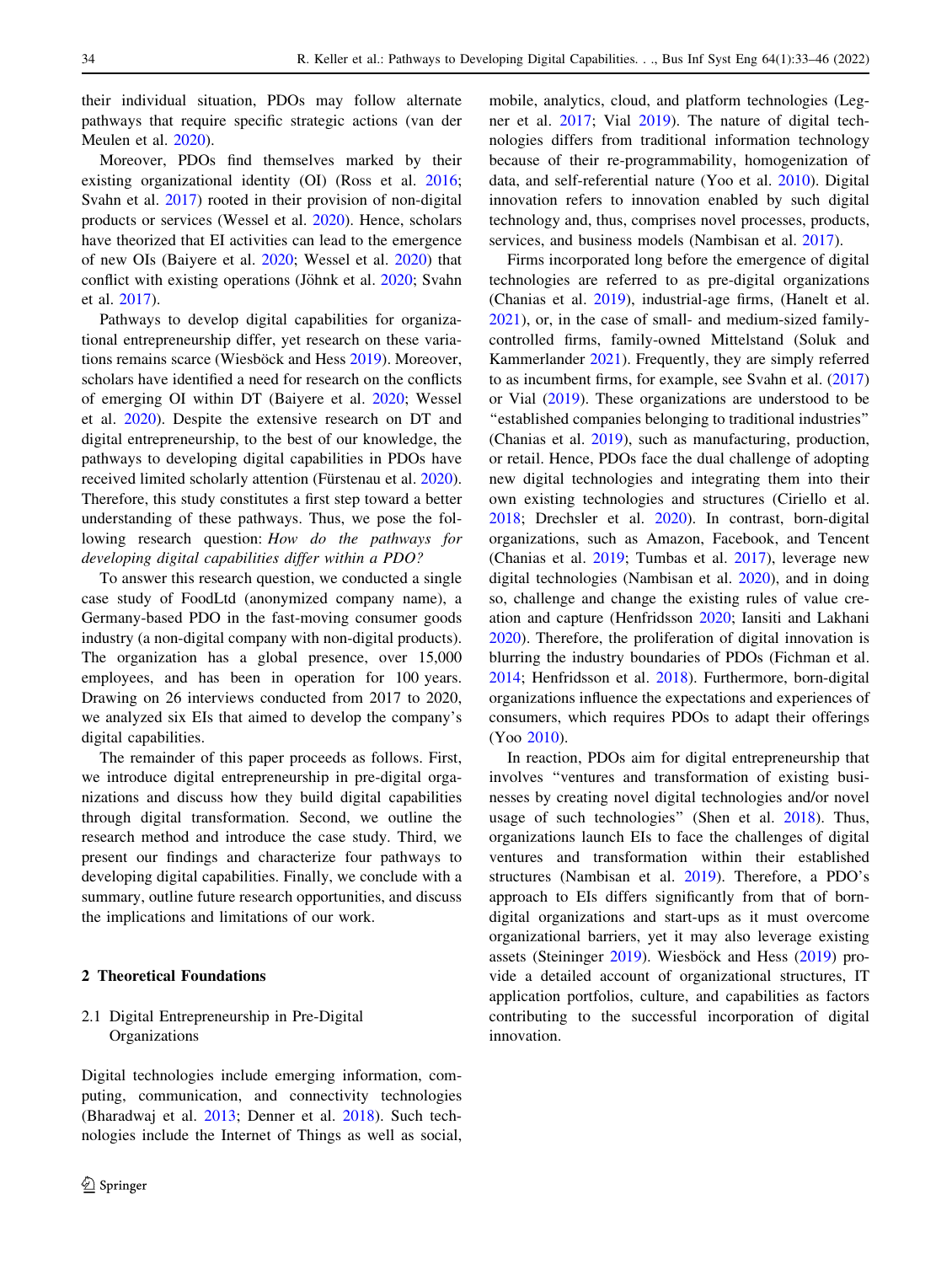# 2.2 Building Digital Capabilities within Digital Transformation

When pursuing digital EIs, PDOs must develop the neces-sary capabilities (Warner and Wäger [2019\)](#page-13-0). Across the literature these capabilities are commonly referred to as organizational (Chan et al. [2019](#page-11-0); Matt et al. [2015](#page-12-0)) or digital capabilities (Ross et al. [2016;](#page-12-0) Soh et al. [2019;](#page-12-0) Wessel et al.  $2020$ ; Wiesböck and Hess  $2019$ ), although these studies do not specifically focus on the development of these capabilities for implementing DT. Fischer et al. ([2020\)](#page-11-0) apply a business process management lens to examine capabilities to be developed, while various other scholars have analyzed such developments through the lens of dynamic capabilities (Karimi and Walter  $2015$ ; Törmer and Henningsson [2019](#page-12-0); Warner and Wäger [2019;](#page-13-0) Yeow et al. [2018](#page-13-0)), indicating that complex capabilities, such as dynamic or digital capabilities, may consist of combinations of simpler capabilities (Wheeler [2002\)](#page-13-0). Therefore, existing organizational capabilities impact an organization's ability to utilize and deploy its resources (Grant [1996b\)](#page-11-0), which in turn impact the development of digital capabilities.

PDOs must understand digital capabilities beyond those of their existing IT functions (Legner et al. [2017\)](#page-12-0). Traditional IT capabilities describe a firm's ability to manage IT resources to support business strategies and processes (Lu and Ramamurthy [2011](#page-12-0)). In contrast, digital capabilities are classified by Wiesböck and Hess  $(2019)$  $(2019)$  as those that ''allow organizations to use digital resources for innovation purposes.'' Furthermore, digital capabilities enable organizations to use digital technologies to support decision-making (Fürstenau et al. [2020](#page-11-0)). In the context of PDOs, we understand digital capabilities to include all capabilities required for digital EIs to pursue digital ventures and the transformation of existing businesses. Therefore, digital capabilities exceed the capabilities required for IT functions, but they also comprise capabilities concerned with, for example, entrepreneurial, continuous, or cultural change, and balancing collaboration and competition in respective innovation ecosystems.

Born-digital organizations are inherently used to adopting emerging digital technologies (Hou et al. [2020](#page-12-0); Tumbas et al. [2017\)](#page-13-0). In contrast, PDOs may have followed the same business model and value creation path for years or even decades (van der Meulen et al. [2020\)](#page-13-0), and they were not founded with digital capabilities (Svahn et al. [2017\)](#page-12-0). However, PDOs must consider existing organizational structures (Vial [2019\)](#page-13-0) when launching EIs that develop digital capabilities. Hence, approaching DT through EIs is an ongoing process to building up (digital) capabilities to refresh or replace (parts of) organizational business models (Chanias et al. [2019](#page-11-0); Warner and Wäger [2019\)](#page-13-0). Moreover, in the case of family-owned Mittelstand firms, Soluk and Kammerlander ([2021\)](#page-12-0) subdivide the process into three stages: (1) process, (2) product and service, and (3) business model digitalization.

However, depending on their individual situation, PDOs may follow alternate pathways that require specific strategic actions (van der Meulen et al. [2020](#page-13-0)). Woodard et al. [\(2013](#page-13-0)) conceptualize possible strategic actions as design moves and draw on option value theory to measure existing opportunities. Consequently, regarding DT, PDOs have different pathways to develop new digital capabilities. Previous studies on DT have identified several aspects characterizing such pathways. First, the sources of digital capability development can range from organic, on the one hand, to inorganic, on the other (Wiesböck and Hess [2019](#page-13-0)). Therefore, an organization may develop capabilities internally, strive for partnerships, rely on external sourcing (Hess et al. [2016\)](#page-12-0), or execute digital mergers and acquisitions (Hanelt et al. [2021\)](#page-12-0). However, complete external sourcing may impede the development of capabilities within the PDO. Ritala et al. ([2021\)](#page-12-0) propose that employees' individual-level entrepreneurial orientation is positively associated with a PDO's overall DT strategy performance. Second, pathways relate to changes in a PDO's organizational culture, leadership, structures, and employee roles and skills (Vial [2019](#page-13-0)). For example, crossfunctional teams, rapid decision-making, and executive support were found to be key internal enablers of DT (Warner and Wäger  $2019$ ). Further, Zimmer ([2019\)](#page-13-0) argues that DT implementation unfolds either from the bottom-up or top-down.

# 2.3 Emerging and Existing OI within Digital Transformation

In addition, the OI of the PDOs originates from longstanding non-digital products or services and historically grown organizational structures (Ross et al. [2016](#page-12-0); Svahn et al. [2017\)](#page-12-0). The concept of OI consists of deliberations on what an organization is (Albert and Whetten [1985;](#page-11-0) Whetten and Mackey [2002](#page-13-0)) and how members make sense of what the organization claims to be (Corley and Gioia [2004](#page-11-0); Gioia and Thomas [1996](#page-11-0)). Moreover, OI is relational among members, flexible in changing environments, and reproduced through ongoing communicative activities across people and organizations (Whitley et al. [2014](#page-13-0)). Over the last few decades, several contributions have been made at the intersection of OI and information technology built on case studies, such as in electronic trading (Barrett and Scott [2004](#page-11-0); Barrett and Walsham [1999\)](#page-11-0) and medical organizations (van Akkeren and Rowlands [2007](#page-13-0)). Scholars note that social form and social action are crucial in studying how technology is altering organizations (Barley et al. [2007](#page-11-0)). For example, Tyworth ([2014\)](#page-13-0) show that for two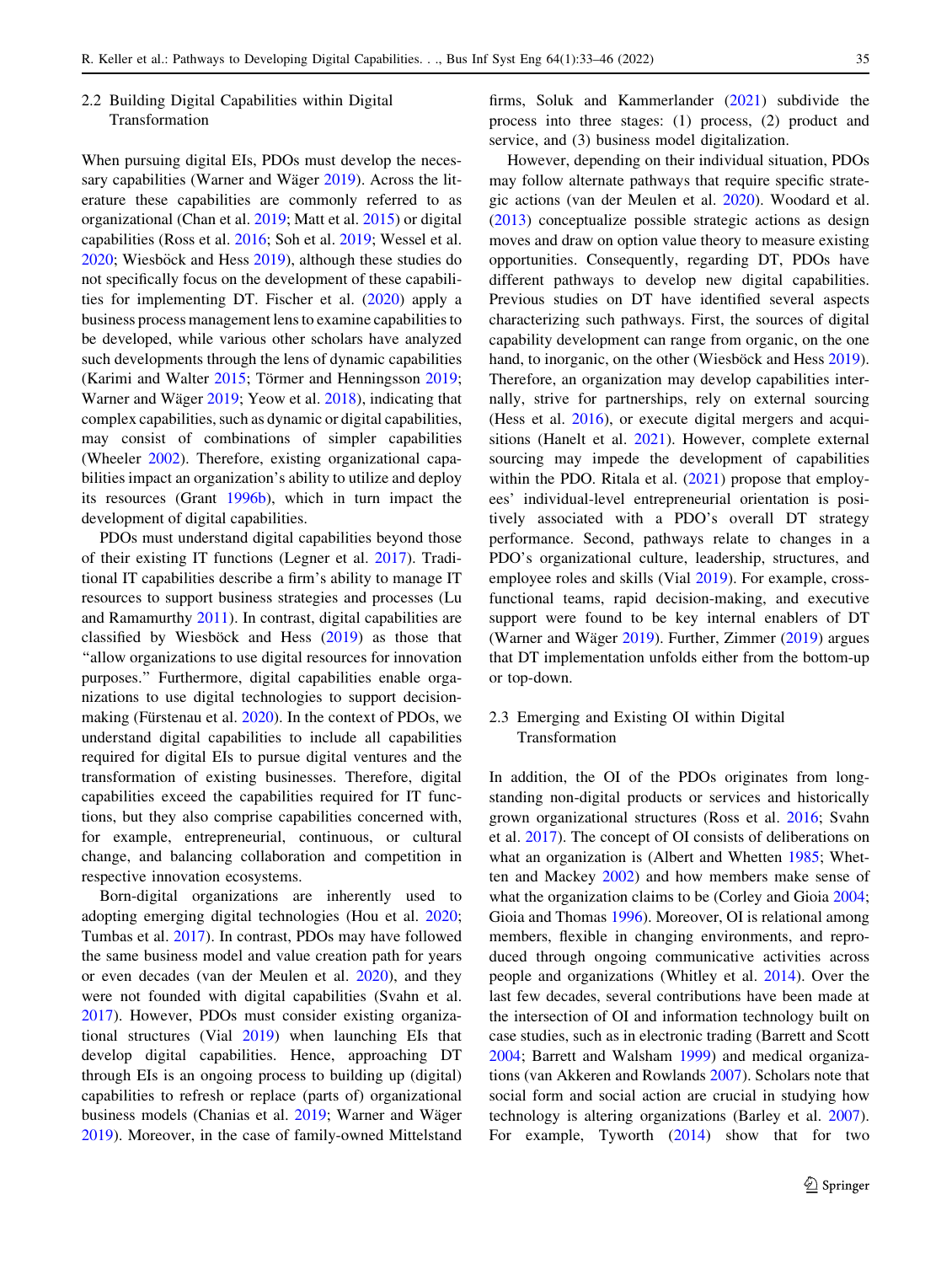organizations in the criminal sector, different OI led to different information technology processes, despite both organizations fulfilling the same function. In addition, Alvarez [\(2008](#page-11-0)) demonstrates that OI may support the implementation of technology but hamper its use. Furthermore, organizations need to be mindful in leveraging information technology within interorganizational collaboration as it may facilitate collaboration, but it may change the OI (Gal et al. [2008](#page-11-0)).

Concerning DT, Wessel et al. ([2020](#page-13-0)) suggest that the introduction of new value propositions within DT impacts OI. Therefore, new emerging OIs can conflict with the existing OI during the DT process (Baiyere et al. [2020](#page-11-0)). Scholars have previously examined how OI conflicts become apparent in organizational barriers such as inertia and resistance (Vial [2019\)](#page-13-0), leading to an increase in organizational tensions (Gregory et al. [2015](#page-11-0); O'Reilly and Tushman [2013\)](#page-12-0).

Svahn et al. ([2017\)](#page-12-0) highlight conflicts between the identities of a PDOs core organization and its digital business. The latter differs from the former in that products equipped with digital technologies are not finished after production but are changeable throughout their life cycle. Soh et al. [\(2019](#page-12-0)) suggest that managerial responses to such conflicts may be either defensive, which causes DT to stall, or receptive, mitigating tensions and opening new value creation paths.

Although OI and the adoption of digital technologies are interrelated, existing research omits the pathways that organizations have for implementing digital technologies. Pathways trigger a shift in an organization's trajectory that is not yet fully formed and coexists side-by-side with established trajectories (Henfridsson and Yoo [2014\)](#page-12-0). On different pathways, OI claims imposed by DT strategy and top management (Whetten [2006](#page-13-0); Whetten and Mackey [2002\)](#page-13-0) meet and interact with more dynamic OI understandings that emerge within the execution of EIs (Corley and Gioia [2004](#page-11-0); Gioia et al. [1991;](#page-11-0) Gioia et al. [2000](#page-11-0)). To the best of our knowledge, it has not yet been theorized how organizations may use pathways and their characteristics to manage existing and emerging OI.

## 3 Research Method

#### 3.1 Data Collection and Analysis

We used a single case study (Yin [2017\)](#page-13-0) to analyze how FoodLtd approaches pathways to developing digital capabilities. Single case studies allow the investigation of a case within its natural context, allowing researchers to gain an understanding of the phenomena (Chan et al. [2019](#page-11-0); Fürstenau et al. [2020;](#page-11-0) Svahn et al. [2017;](#page-12-0) Yeow et al. [2018](#page-13-0); Yin [2017](#page-13-0)). As our aim is to unravel how pathways to developing digital capabilities differ within PDOs, we draw on a single case, which forces us to devote our attention to the case of FoodLtd. Although we expect digital capabilities to exist in a wide range of different situations, due to the unexplored character of the research domain a single case study may be appropriate to explore potential patterns (Yin [2017\)](#page-13-0).

We chose FoodLtd in the fast-moving consumer goods industry as a typical incumbent organization whose industry is under pressure from digitalization. Therefore, we conducted 26 semi-structured interviews and gathered additional data from other sources (informal conversations, field observations, internal presentations and documents, and publicly available media information) to triangulate our findings (Myers and Newman [2007\)](#page-12-0). This helped us to broaden our understanding of the organization's situation (Table 1).

We used a semi-structured approach intended to elicit stories from the organization (Myers and Newman [2007](#page-12-0)). The interviews started with a brief introduction identifying the participating researcher, interviewee, and research project. The interviews intended to elicit the interviewee's understanding of DT activities to enable paths to new value creation. Interviewees were also asked to describe the challenges accompanying DT implementation at FoodLtd. During the interviews, we adapted the questions to shift the focus of the interview depending on the interviewees' knowledge and expertise (Myers and Newman [2007](#page-12-0)). Example questions included the following:

- Can you tell us about the firm's EI? How have you pursued the initiative? Please reflect on what has been successful and what has not. (Request examples)
- What capabilities have you developed within your EI/ EIs? How were these capabilities developed? Why where they approached in this way? (Request examples)
- Can you think of the conflicts you have had with the core organization? How did you manage them? (Request examples)

Table 1 Overview of the collected data

| Type                   |     | Amount Documented               |
|------------------------|-----|---------------------------------|
| <b>Interviews</b>      | 26  | 1,444 min of transcripts        |
| Informal conversations | 47  | Notes from 33 h of conversation |
| Observations           | 22  | Notes from 65 h of observation  |
| Internal documents     | 414 |                                 |
| Public data            | 40  | 206 pages                       |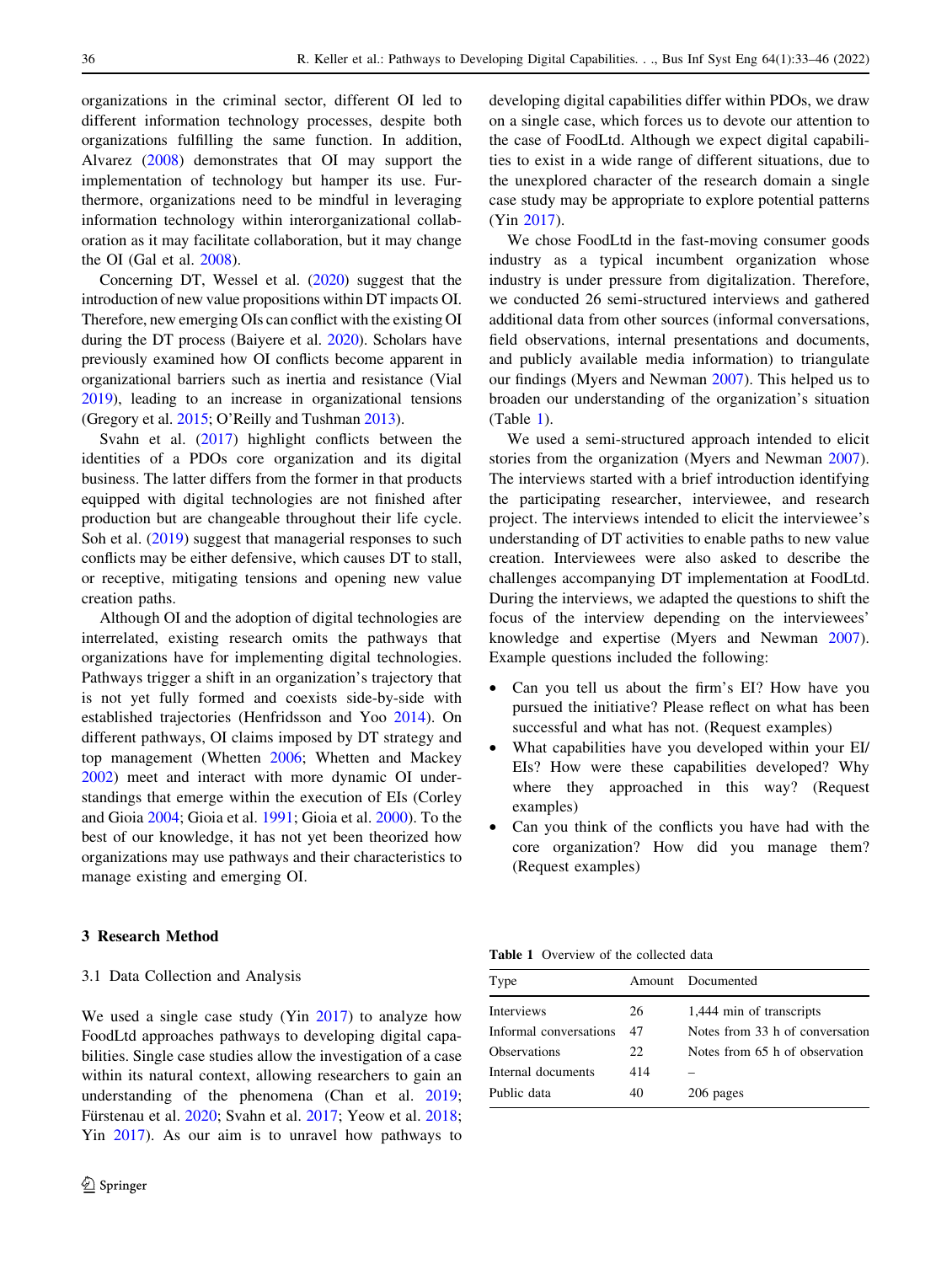Taking a purposive snowball sampling approach, we also asked the interviewees to provide us with further contacts and secondary documentation material if applicable. We recorded all interviews with the permission of the interviewees, and subsequently transcribed and analyzed a total of 1,444 interview minutes (Table 2).

For data analysis, we first produced a full case write-up for each interview, which allowed us to become immersed in our data (Yin [2017](#page-13-0)). Second, we used qualitative content analysis techniques and analyzed the data using MAXQDA (Mayring [2014](#page-12-0)). Two authors systematically analyzed the interviews word-by-word in two subsequent coding rounds. In line with Miles and Huberman [\(1994](#page-12-0)), we conducted an initial inductive coding round, wherein we looked for recurrent phenomena and relations among them. During this round, we extended our coding scheme whenever new topics emerged from our data. We visualized and clustered our data and made use of annotations (code comments) and theoretical memoing to preserve emerging explanations

Table 2 List of interviews

and coherences (Saldaña 2016). In the second coding round, we amended and refined the constructs and propositions to understand the causality between FoodLtd's DT activities (especially their EIs) and the development of digital capabilities. During data analysis, all authors discussed the coding approach, eventual ambiguities, and preliminary findings from the joint coding sessions. Finally, we used our empirically induced findings and theoretical arguments to derive a timeline of activities at FoodLtd and the development of digital capabilities.

## 3.2 Case Settings

In its industry category, FoodLtd is a global leader that operates several lines of business, including asset investments such as production facilities. However, since 2016, questions have arisen about the impact of digital technologies, which are transforming this established industry. Initially, FoodLtd considered responding to the changing

| #  | Role of the Interviewee                        | Experience   | Type       | Duration         |
|----|------------------------------------------------|--------------|------------|------------------|
| 1  | Head of Marketing & Business Model Development | $> 10$ yrs   | Video Call | 48 min           |
| 2  | Management Business Model Development          | $> 10$ yrs   | Video Call | $90$ min         |
| 3  | Management Business Model Development          | $> 10$ yrs   | Personal   | $72 \text{ min}$ |
| 4  | Management Business Model Development          | $> 10$ yrs   | Video Call | $69$ min         |
| 5  | <b>Business Model Development</b>              | $5-10$ yrs   | Personal   | $65 \text{ min}$ |
| 6  | <b>Business Model Development</b>              | $<$ 5 yrs    | Video Call | $64 \text{ min}$ |
| 7  | <b>Business Model Development</b>              | $<$ 5 yrs    | Personal   | $47$ min         |
| 8  | <b>Business Model Development</b>              | $<$ 5 yrs    | Personal   | $52 \text{ min}$ |
| 9  | <b>Business Model Development</b>              | $< 5$ yrs    | Personal   | 43 min           |
| 10 | Head of Corporate Strategy                     | $> 10$ yrs   | Video Call | 45 min           |
| 11 | Corporate Strategy                             | $5-10$ yrs   | Personal   | $65 \text{ min}$ |
| 12 | Corporate Strategy                             | $5-10$ yrs   | Personal   | $55 \text{ min}$ |
| 13 | Corporate Strategy                             | $< 5$ yrs    | Video Call | $65$ min         |
| 14 | Head of Digital Marketing                      | $> 10$ yrs   | Personal   | 48 min           |
| 15 | Head of Digital Marketing                      | $> 10$ yrs   | Personal   | $26$ min         |
| 16 | Digital Marketing                              | $5-10$ yrs   | Personal   | 57 min           |
| 17 | <b>International Marketing</b>                 | $5-10$ yrs   | Personal   | 66 min           |
| 18 | <b>International Marketing</b>                 | $> 10$ yrs   | Personal   | $62$ min         |
| 19 | <b>International Marketing</b>                 | $5-10$ yrs   | Personal   | 56 min           |
| 20 | <b>International Marketing</b>                 | $5-10$ yrs   | Personal   | $50 \text{ min}$ |
| 21 | <b>International Marketing</b>                 | $5-10$ yrs   | Personal   | 45 min           |
| 22 | <b>International Marketing</b>                 | $5 - 10$ yrs | Personal   | $51$ min         |
| 23 | <b>International Marketing</b>                 | $5-10$ yrs   | Video Call | $57$ min         |
| 24 | Head of Cultural Change                        | $> 10$ yrs   | Personal   | 56 min           |
| 25 | Cultural Change                                | $5-10$ yrs   | Personal   | 45 min           |
| 26 | Cultural Change                                | $5-10$ yrs   | Video Call | 45 min           |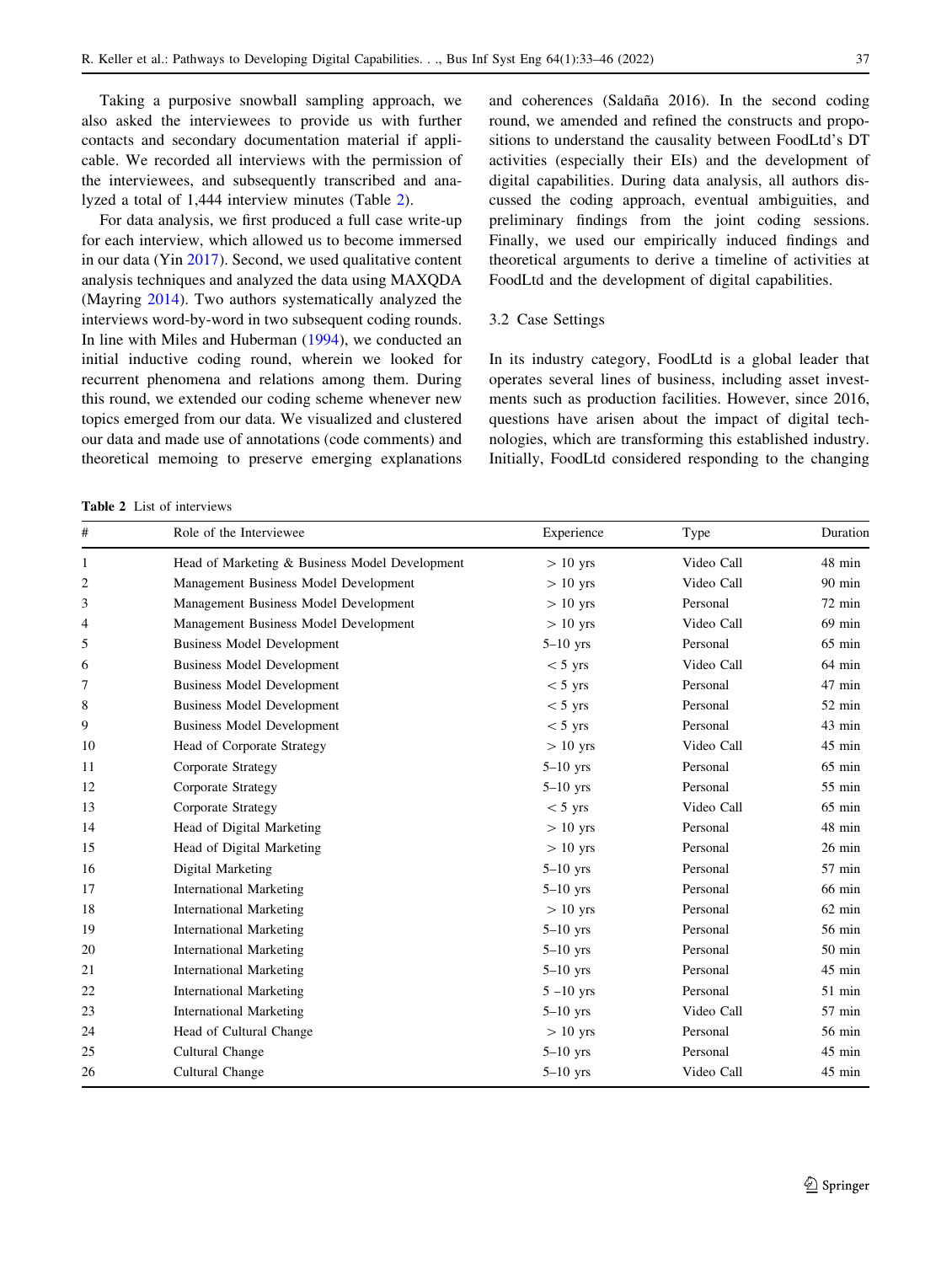behavior and needs of their end consumers by offering novel digital services. Even though digital and local delivery platforms were beginning to have a significant impact on their industry, these developments were only perceived as a long-term threat to the existing business model. However, FoodLtd sought opportunities to focus on the introduction of digital business models. Therefore, FoodLtd decided to develop a DT strategy and build digital capabilities by launching various EIs.

## 4 Findings

4.1 Internal Context and Digital Transformation Strategy

Historically, FoodLtd organized its production, logistics, and IT functions centrally. This strategy allowed the firm to exploit and profit from supply economies of scale. However, to maintain close relationships with retailers and endcustomers, sales and marketing activities were decentralized among FoodLtd's national subsidiaries. Facing consumers, these subsidiaries historically developed several digital touchpoints, including branded websites, apps, and social media offerings. However, since these activities did not focus on FoodLtd's supply economies of scale, the global IT function did not actively manage these solutions. Instead, the subsidiaries commonly outsourced IT functions to digital marketing agencies. Nevertheless, at the end of 2016, FoodLtd was increasingly interested in the ''digital'' elements of its strategy, and the organization's perspective began to shift.

To unlock digital business models, the CEO encouraged a focus on building digital touchpoints with end consumers. FoodLtd founded a new unit, "consumer IT," to centrally develop the capabilities necessary for the adoption of digital technologies. Existing units were expected to leverage digital technologies to unlock potential business

models. In 2017, consumer IT began hiring staff. Meanwhile, beginning in Q2 2017, the strategy unit developed a comprehensive DT strategy that FoodLtd officially incorporated into its business strategy in Q1 2018. In parallel, together with consumer IT, the first two EIs (CategoryWebsite and CategoryShop) began to take their first steps (see Fig. 1 and Table [3\)](#page-6-0). Against this backdrop, FoodLtd noticed that in implementing the new strategy, existing organizational capabilities (often) became unusable. Thus, further digital capabilities – in addition to the company's existing capabilities – would be necessary for the adoption of digital technologies.

''These [entrepreneurial initiatives] are all things that have little to do directly with our core business because they involve completely different capabilities, different KPIs, and different complexities, (…) away from the competencies we have today. We can't really bring our marketing expertise to bear, we can't really use our sales team for it and certainly not our own production and supply chain." – #10, Head of Corporate Strategy.

In response to this need, in Q2 2018, FoodLtd founded a new unit to develop its marketing and business model. This unit would coordinate the EIs and develop further necessary digital capabilities. The two existing EIs joined together, and EI employees were termed ''business model developers.'' From Q3 2018 onwards, the unit hired more staff and introduced three more EIs: Platform in Q3 2018, AIApp in Q1 2019, and ConsumerCommunity in Q2 2019 (Table [3](#page-6-0)). Furthermore, in Q3 2019, FoodLtd merged the EIs CategoryWebsite and CategoryShop to bundle the development of digital capabilities and unlock a joint business model, forming the EI ContentShop, which strived for cash flow profitability. Finally, ConsumerCommunity ended because of the unsatisfactory results of a prototype in Q1 2020 (see Appendix A for a more detailed description of the individual EIs. The Appendix is available via [http://link.springer.com\)](http://link.springer.com).



Fig. 1 Digital entrepreneurship at FoodLtd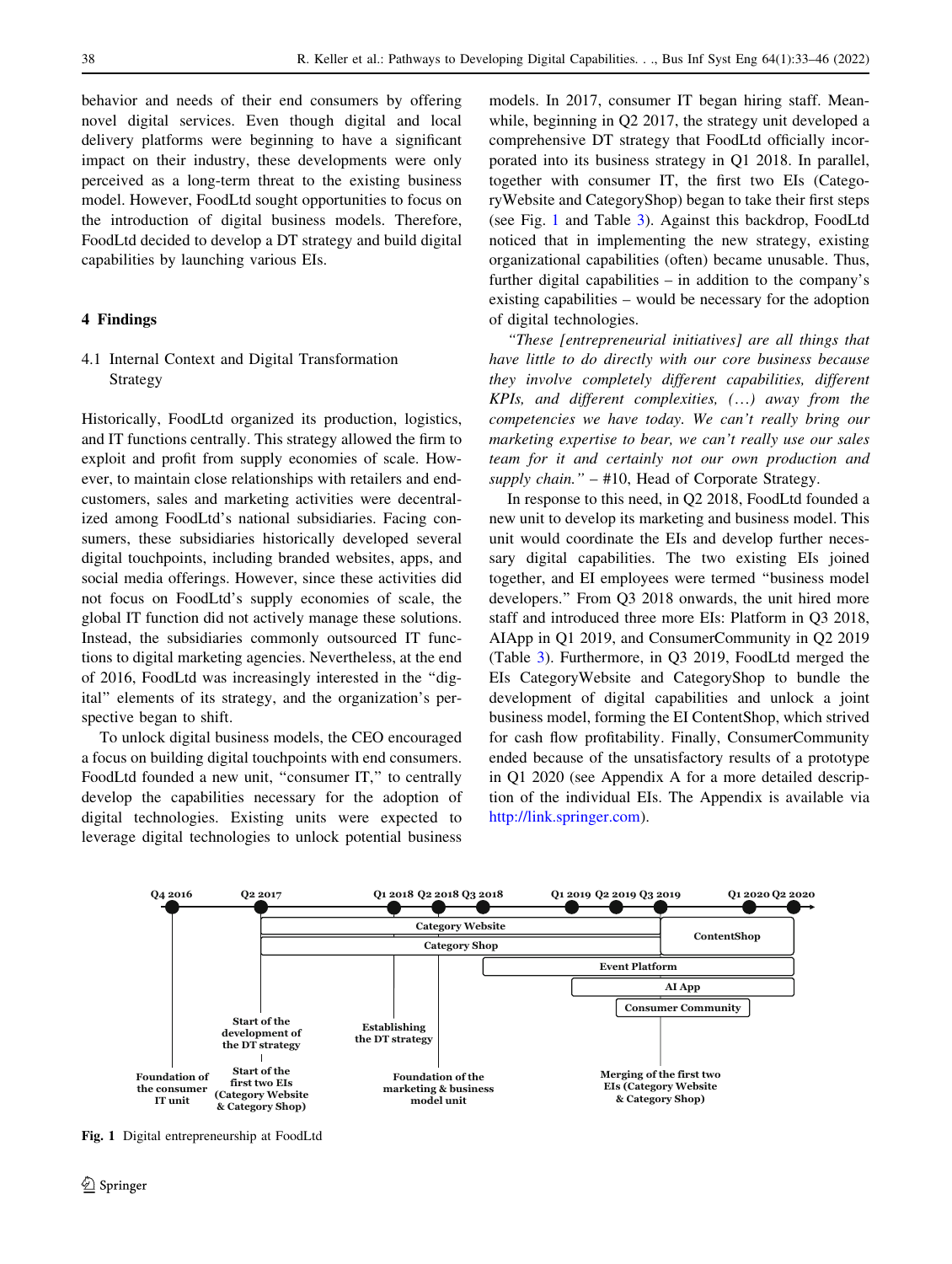<span id="page-6-0"></span>

|  | Table 3 Entrepreneurial initiatives at FoodLtd |  |  |  |
|--|------------------------------------------------|--|--|--|
|--|------------------------------------------------|--|--|--|

| Initiative                                  | Description                                                                                                                                                                                                                                                                                                                                                                                                                                                                                                                                                                                                                                                                                                                                                                            |
|---------------------------------------------|----------------------------------------------------------------------------------------------------------------------------------------------------------------------------------------------------------------------------------------------------------------------------------------------------------------------------------------------------------------------------------------------------------------------------------------------------------------------------------------------------------------------------------------------------------------------------------------------------------------------------------------------------------------------------------------------------------------------------------------------------------------------------------------|
| CategoryWebsite $(Q2 2017 - Q2)$<br>2019)   | Category Website is a recipe website meant to form the basis for a future digital business ecosystem of<br>FoodLtd. The EI started as a joint initiative between the marketing and business model unit, consumer IT,<br>and a local country from which the idea for Category Website emerged. The EI aimed to adopt social and<br>mobile technologies to offer a novel consumer experience. However, in Q2 2019, the EI was stalled due to a<br>lack of profitability and changing deliberations on its business model. It was then merged with CategoryShop<br>into ContentShop                                                                                                                                                                                                       |
| CategoryShop ( $Q2\ 2017 - Q2$ )<br>2019)   | FoodLtd bought several digital e-commerce websites within CategoryShop to build a multi-national online<br>shop, with the intention of further developing it into a multi-sided digital platform. However, while the<br>acquisitions were successful business models individually, FoodLtd struggled to re-apply the acquired<br>resources and decided to (first) develop a modular infrastructure for the platform                                                                                                                                                                                                                                                                                                                                                                    |
| ContentShop $(Q3 2019 -$<br>ongoing)        | In Q3 2019, ContentShop started as a joint initiative merging CategoryShop and CategoryWebsite, striving<br>to combine both business models. Besides these ambitions, they discovered that digital capabilities built in<br>CategoryWebsite were re-applicable in other contexts of the DT at FoodLtd                                                                                                                                                                                                                                                                                                                                                                                                                                                                                  |
| EventPlatform ( $Q3$ 2018 –<br>ongoing)     | EventPlatform is a multi-sided digital platform for baking events. After the business model unit developed a<br>prototype independently in a first phase, it feared facing similar challenges as CategoryWebsite, when<br>working with other units at FoodLtd. Therefore, it approached PlatformPartnerLtd, which possessed the<br>capabilities necessary to foster the EI in a second phase. The partnership officially started in Q2 2019, with<br>EventPlatform being launched successfully within weeks by building on the partner's digital infrastructure<br>capabilities and the business model unit's entrepreneurial capabilities                                                                                                                                             |
| AIApp $(Q1 2019 - ongoing)$                 | AIApp started as a partnership in Q1 2019. While trying to identify potential venture ideas, the business<br>model unit came across AIPartnerLtd. In discussions, they jointly developed an idea for a business model<br>around services for the consumer goods sold by FoodLtd, which would leverage AIPartnerLtd's capabilities<br>in advanced analytics, especially machine learning. After formalizing a partnership, they launched AIApp<br>within months in several countries at the same time                                                                                                                                                                                                                                                                                   |
| ConsumerCommunity (Q2 2019)<br>$-$ Q1 2020) | ConsumerCommunity was an idea developed by the business model unit in Q2 2019: A digital value co-<br>creation social platform leveraging FoodLtd's non-digital product end-consumers. With ShopCommunityLtd<br>they found an internal partner that was operating in another country and one of the previous e-commerce<br>acquisitions of CategoryShop. However, while building a joint prototype, the EI faced severe conflicts:<br>ShopCommunityLtd intended to launch an extensive version of ConsumerCommunity, but they had differing<br>understandings of what the EI should be. Moreover, ShopCommunityLtd's capabilities around building<br>e-commerce infrastructure were found to be not re-applicable. Thus, validation of the business model failed,<br>and the EI ended. |

## 4.2 Characterizing Pathways to Build Digital Capabilities (at FoodLtd)

To develop digital business models, FoodLtd implemented a range of EIs. Their implementation was a dynamic process between learning and making decisions, such as establishing new units or starting, merging, and ending EIs. However, FoodLtd lacked digital capabilities. Furthermore, with the implementation of each new EI, FoodLtd faced uncertainty about how the concrete business model would look and which specific digital capabilities it would require. Therefore, we observe that FoodLtd used – and, if necessary, readjusted or combined – different pathways to develop digital capabilities. We find that different pathways have an impact on whether a business model can be established successfully (cashflow profitability); these pathways also affect the speed of digital capability buildup, the re-applicability of the capability in other DT contexts, and whether there are conflicts with current OI.

However, we distinguish two initial pathway-differentiating characteristics within the EIs that FoodLtd pursued in line with the literature.

First, pathways may differ in the source from which they amass digital capabilities. The source may be either inorganic (e.g., acquisitions or partnerships of FoodLtd) or organic (e.g., in one unit, or across multiple units, within the organization). However, we note that even when FoodLtd followed an organic pathway, it hired new staff, which may indirectly include an inorganic capability development (e.g., consumer IT hiring staff with specific know-how for developing CategoryWebsite). Second, the pathways may differ in the setup of the actors involved in developing digital capabilities. Internally, the set-up might range from being fully integrated within the PDO to being fully decoupled. Further, PDOs may rely completely, partially, or not at all on external partners. Hence, a pathway's set-up may be either independent (e.g., no other actors,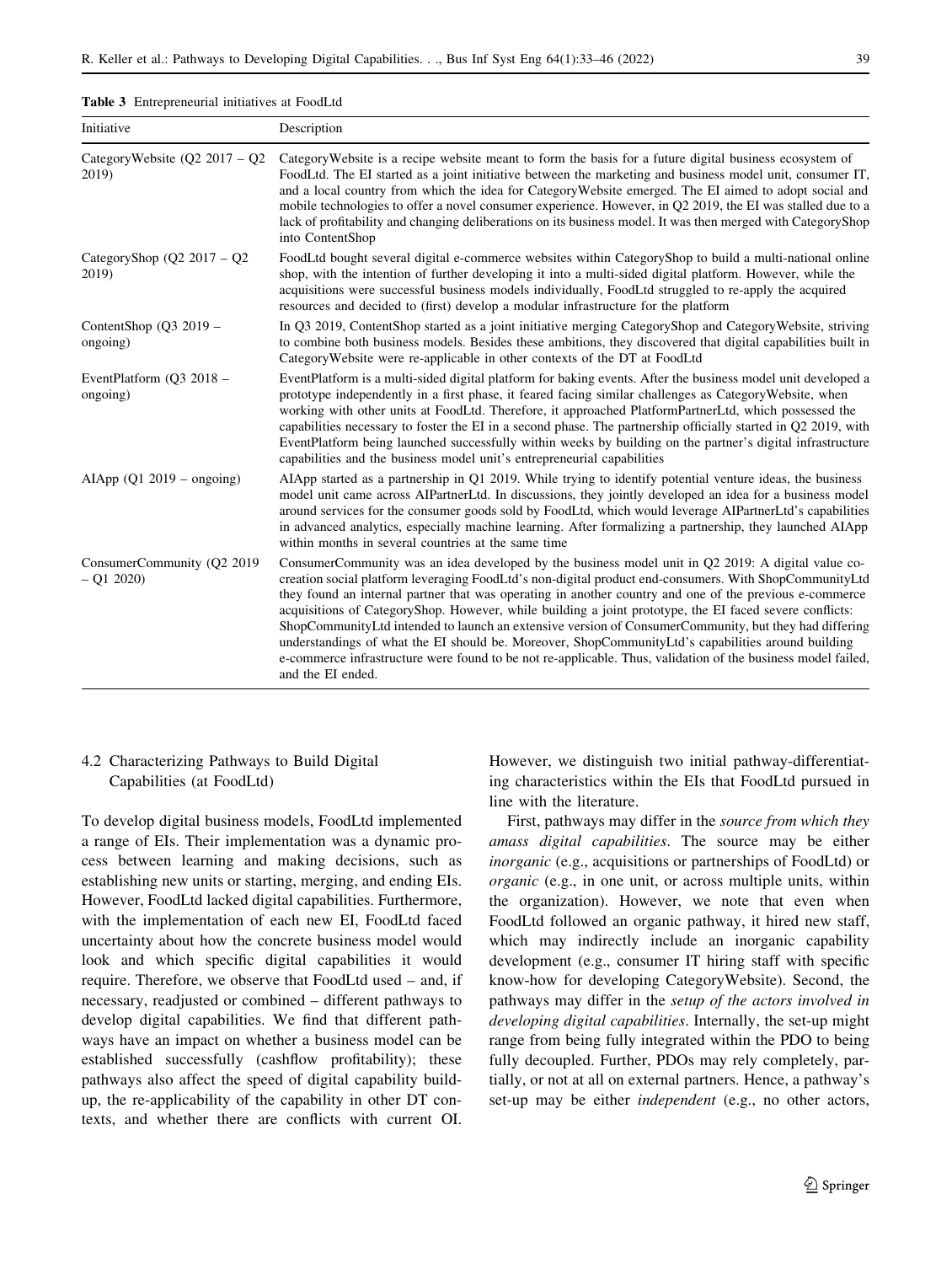either internally or externally) or interdependent (e.g., via external partnerships or across units).

We synthesized four pathways alongside these two characteristics from FoodLtd's EIs (Table 4): capability acquisition, nascent partnership, multi-unit orchestra, and (new)unit head-start. From these, we identified how potential pathways differ in terms of how they materialize in the organizational context of a PDO.

## 4.3 Capability Acquisition

If an organic build-up is not possible or would require an unjustified effort, PDOs may amass digital capabilities by

Table 4 Observed pathways at FoodLtd, their characteristics, and materializations

| PDO Pathway                                                           | Capability Acquisition                                                                                                                                                                                                            | Nascent Partnership                                                                                                                                                                                                                         | Multi-Unit Orchestra                                                                                                                                                                                                                          | (New-)Unit Head-Start                                                                                                                                                                                                                                     |
|-----------------------------------------------------------------------|-----------------------------------------------------------------------------------------------------------------------------------------------------------------------------------------------------------------------------------|---------------------------------------------------------------------------------------------------------------------------------------------------------------------------------------------------------------------------------------------|-----------------------------------------------------------------------------------------------------------------------------------------------------------------------------------------------------------------------------------------------|-----------------------------------------------------------------------------------------------------------------------------------------------------------------------------------------------------------------------------------------------------------|
| EIs at FoodLtd                                                        | CategoryShop                                                                                                                                                                                                                      | EventPlatform (Phase II),<br>AIApp                                                                                                                                                                                                          | CategoryWebsite,<br>ContentShop,<br>ConsumerCommunity                                                                                                                                                                                         | EventPlatform (Phase I),<br><b>ConsumerCommunity</b><br>(Future Phase)                                                                                                                                                                                    |
|                                                                       | How is the pathway to developing digital capabilities characterized?                                                                                                                                                              |                                                                                                                                                                                                                                             |                                                                                                                                                                                                                                               |                                                                                                                                                                                                                                                           |
| Source of<br>digital<br>capability<br>development                     | Inorganic                                                                                                                                                                                                                         | Inorganic                                                                                                                                                                                                                                   | Organic                                                                                                                                                                                                                                       | Organic                                                                                                                                                                                                                                                   |
| Set-up of<br>involved<br>actors                                       | (Tending toward) Independent Interdependent                                                                                                                                                                                       |                                                                                                                                                                                                                                             | Interdependent                                                                                                                                                                                                                                | Independent                                                                                                                                                                                                                                               |
|                                                                       | How had the pathway materialized in the DT of FoodLtd?                                                                                                                                                                            |                                                                                                                                                                                                                                             |                                                                                                                                                                                                                                               |                                                                                                                                                                                                                                                           |
| Pathway<br>requirements<br>were given<br>with/when/if                 | Organic build-up of digital<br>capabilities not possible or<br>lacked justified efforts<br>Concrete business model was<br>known and a long-term<br>commitment available<br>PDO knows how to evaluate<br>and acquire digital firms | orgAnic build-up of digital<br>capabilities was not possible<br>or lacked justified efforts<br>Openness towards how the<br>business model develops over<br>the course of the partnership.<br>PDO knows how to partner<br>with digital firms | High acceptance of failure<br>and changing routes as well<br>as necessary efforts.  A<br>leadership commitment or<br>vision that gave long-term<br>orientation.  PDO wants to<br>take an internal approach to<br>develop digital capabilities | decoupling from PDO's<br>structures and freedom to<br>choose methods/tools<br>business developers with<br>talent to and skills on digital<br>technologies were available.<br>PDO wants to take an<br>internal approach to develop<br>digital capabilities |
| Speed of<br>digital<br>capability<br>development                      | High (due to direct acquisition<br>of necessary digital<br>capabilities)                                                                                                                                                          | High (as partner provided the<br>necessary digital capabilities)                                                                                                                                                                            | Low (as units need time to<br>determine how to approach<br>the build-up)                                                                                                                                                                      | Medium (alongside<br>validating a business model<br>and its foundation)                                                                                                                                                                                   |
| Chance of<br>successful<br>business<br>model<br>establishment         | Medium (only if digital<br>capabilities were usefully<br>combined)                                                                                                                                                                | High (if partners were<br>adequate for digital capability<br>development)                                                                                                                                                                   | Low (as units searched for<br>business models while<br>developing digital<br>capabilities)                                                                                                                                                    | Medium (the pathway alone<br>was not comprehensive for<br>establishing a business<br>model)                                                                                                                                                               |
| OI conflicts<br>during<br>development                                 | Low (due to the avoidance of<br>complex actor constellations)                                                                                                                                                                     | Medium (dependent on the<br>attitude and capabilities of the<br>partners)                                                                                                                                                                   | High (due to the diverse<br>background of the pre-digital<br>units)                                                                                                                                                                           | Low (as decoupling from all<br>structures was possible)                                                                                                                                                                                                   |
| Digital<br>capability re-<br>applicability<br>in other DT<br>contexts | Medium (digital capabilities<br>are business model<br>specialized)                                                                                                                                                                | Low (even though digital<br>capability variety may be<br>available, re-applying them<br>was not the EIs focus)                                                                                                                              | High (a broad variety were<br>developed, including the<br>capability of applying these<br>in other DT contexts)                                                                                                                               | Medium (the digital<br>capabilities were only of<br>help for validating business<br>models)                                                                                                                                                               |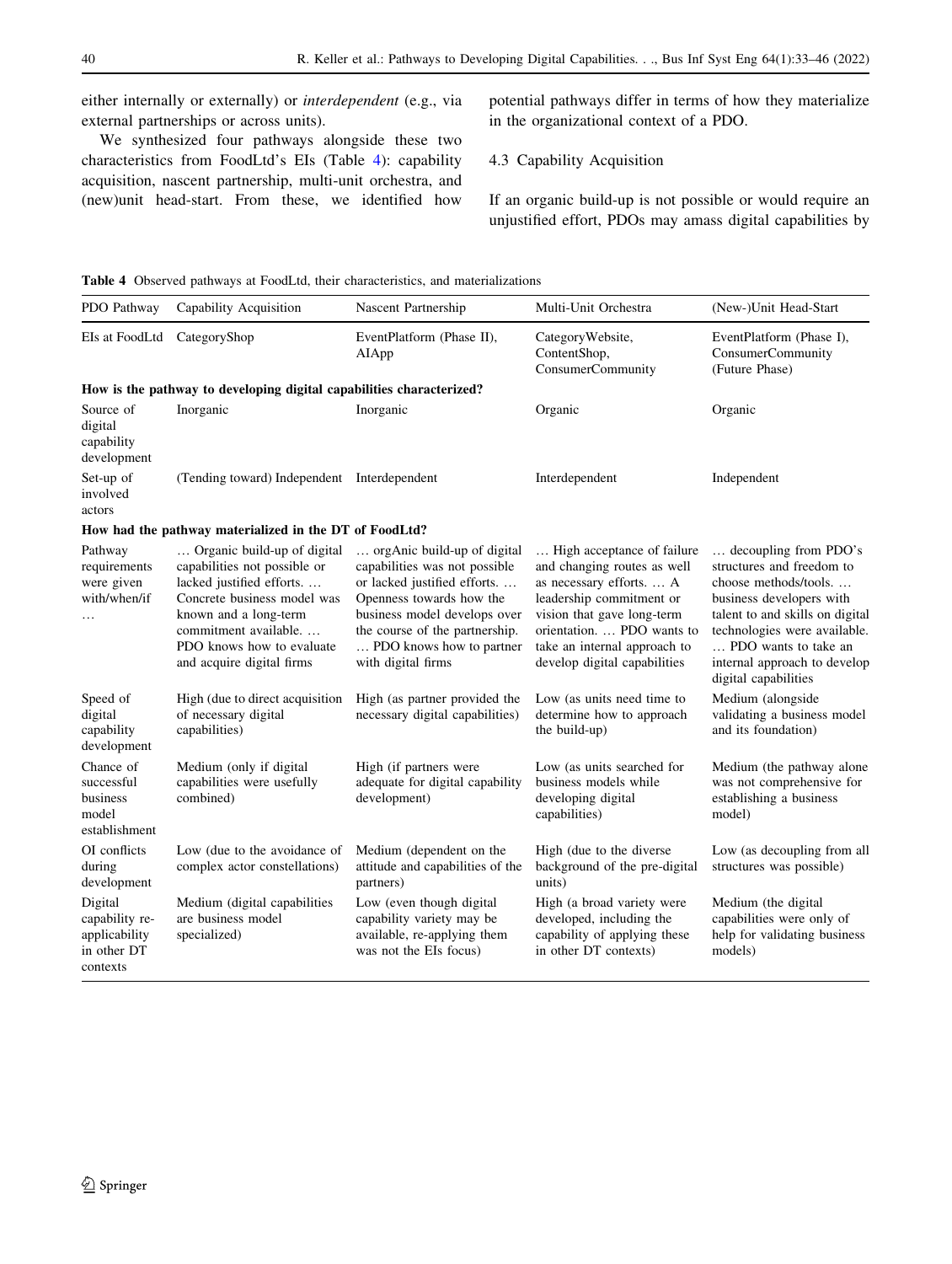acquiring them via an inorganic source. However, a relatively concrete idea for a business model is necessary to identify appropriate acquisitions. Further, in acquiring a company, a commitment to pursuing this business model is implicitly made, since acquisitions are oriented toward the longer-term and require a high level of upfront effort (e.g., investment). The capability acquisition pathway tends to be independent as long as the acquisition's digital capabilities are sufficient to enable the business model.

''We want to build that [business model] up and we have zero expertise in this business model yet. (…) [The acquisitions] were more about the know-how than the sales." – #9, Business Model Development.

Within FoodLtd, the EI CategoryShop was independent of other internal and external actors. The EI decided to acquire the required digital capabilities to establish the business model. However, FoodLtd was not experienced in acquiring digital capabilities, which delayed the acquisition process. Therefore, the mergers and acquisition department had to learn how to identify capability acquisition targets and evaluate them accordingly. Following this, the EI acquired several e-commerce companies with the intention of merging them into one digital platform business model. However, the EI struggled to re-apply the individual digital capabilities of the different acquisitions toward that goal.

Overall, OI conflicts within FoodLtd did not arise as the emerging OI related to CategoryShop remained separate from the existing OI of FootLtd. However, OI conflicts arose when the ConsumerCommunity EI tried to leverage the digital capabilities of ShopCommunityLtd. Ultimately, OI conflicts were one of the crucial reasons why the EI failed.

#### 4.4 Nascent Partnership

Instead of an acquisition, a PDO can partner with another (or multiple) organization(s) to unlock a digital business model. In this case, partners collaboratively develop the required digital capabilities, thereby leveraging their existing organizational capabilities. However, the pathway requires a certain degree of openness toward the development of the business model over time, and an agreement must be found that motivates all partners to join. Then, all partners remain interdependent as each contributes part of the digital capabilities required to develop the business model. Similar to capability acquisition, a partnership involves a long-term commitment. However, in agreement with the partner, a PDO may also use the partnership to test the potential of a so-far-unvalidated business model.

"I want to highlight that, as a strength  $(...)$ : FoodLtd is not doing this alone, but we're bringing in a partner who somehow has an area of expertise (…). At the same time, it is also a commitment that we say, we found a new company for it (…) to really build something sustainable (together).'' – #3, Management Business Model Development.

In the case of FoodLtd, examples include the EIs AIApp and the second phase of EventPlatform. In both, the partners iteratively contributed what was needed to the development of digital capabilities to unlock the business models. Moreover, building necessary digital capabilities was relatively fast as both partners were able to contribute their existing capabilities. The business models were then successfully established. However, one prerequisite was that FoodLtd had to learn how to identify and seize digital start-ups for partnerships. At the outset, interdependence with partners was perceived as critical. However, in focusing on the business model's potential impact on DT strategy, FoodLtd found responses that led to openness toward partnerships. However, the digital capabilities of the business models were not re-applicable in other DT contexts at FoodLtd. Although the partners developed a variety of capabilities along the business model's nascent inception, we found that the partners treated the digital capabilities as if they were exclusive to the partnerships. As such, while applying the digital capabilities to other contexts of DT might be possible, doing so may be a source of potential OI conflict, not necessarily within the PDO, but in the context of the partnership.

#### 4.5 Multi-Unit Orchestra

If a PDO has an idea for a new business model, the multiunit orchestra pathway organically develops a variety of digital capabilities alongside the development of a business model in an EI. Therefore, different units work together and are interdependent. Owing to the organic and interdependent characteristics, the pathway to building digital capabilities lies fully within the PDO's existing structures. Thus, the pathway requires an acceptance that failure is highly probable, as are changes to the route mid-journey, both of which would require additional resources (e.g., personnel or budget). Therefore, a long-term vision by top management serves as orientation, yet such a vision may also be a burden by limiting the ability of the PDO to accept deviations from initial routes.

''If we can work together, great, because we have the same goal, the same values, the same passion, much easier (…). I wouldn't say ''cherry-picking,'' but we use what is simply there in the company and simply recombine it in a different way" – #3, Management Business Model Development.

In the case of FoodLtd, examples include the EIs CategoryWebsite, ContentShop, and ConsumerCommunity. Whenever different units in the EIs tried to develop digital capabilities together from within FoodLtd's structures, the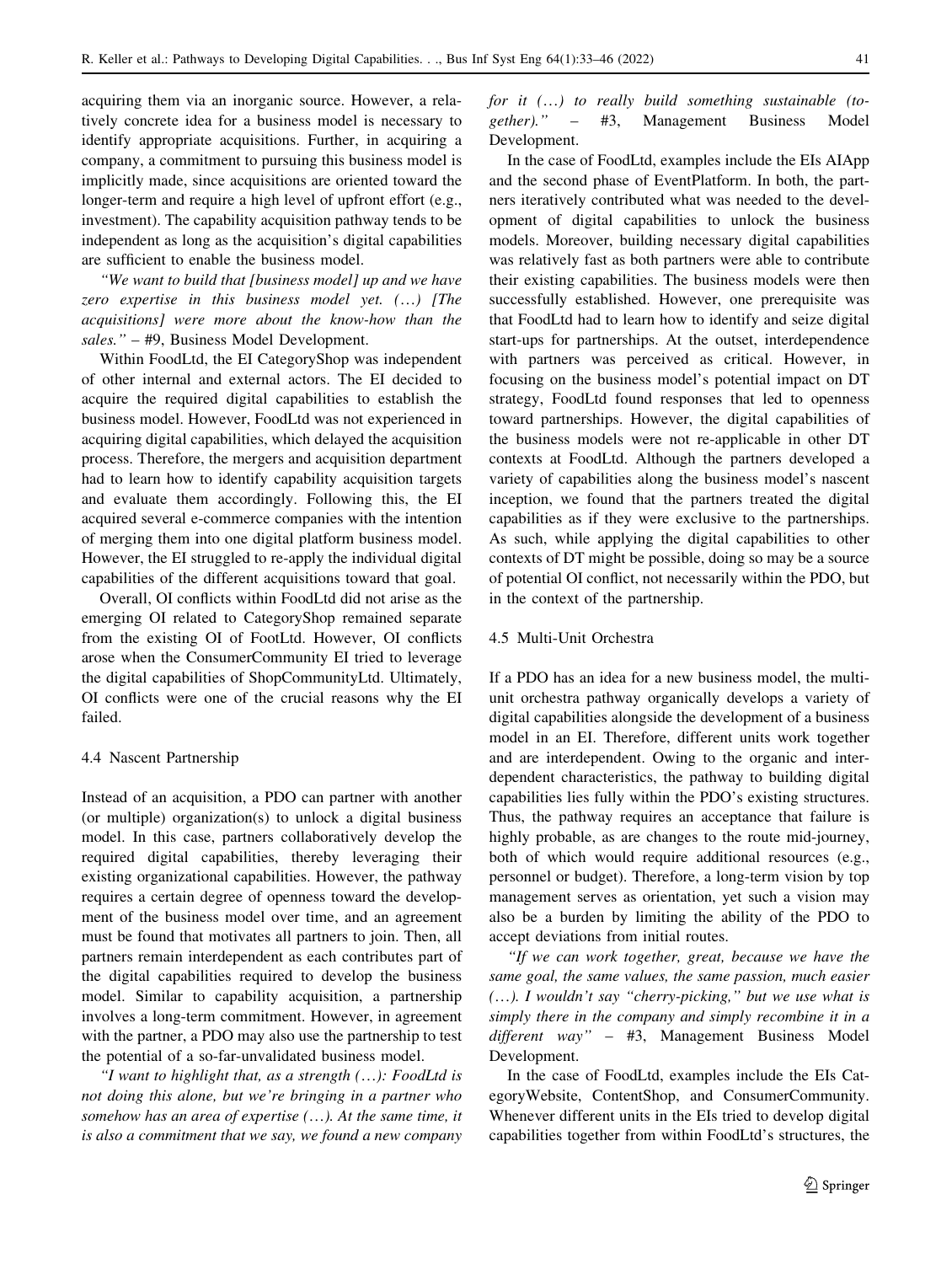development was comparably slow. Furthermore, if the PDO lacks a shared vision of how to approach digital capability development across units, the capability development may be further slowed down; for example, CategoryWebsite faced OI conflicts in establishing how to execute the EI within FoodLtd. In addition, neither of the EI business models examined (CategoryWebsite and ConsumerCommunity) were profitable. Only in combination with the digital capabilities gained inorganically through CategoryShop, was a business model for CategoryWebsite successfully established within ContentShop. Furthermore, the pathway was subject to various additional OI conflicts, such as the concurrent deliberations of top management and the EI units for CategoryWebsite and ConsumerCommunity. However, once digital capabilities were developed, it became apparent that they could be reapplied in different contexts of DT in FoodLtd. For example, CategoryWebsite (and then ContentShop) had not only developed digital capabilities to enable their business model but also developed digital capabilities to adopt digital technologies within the structures of FoodLtd. As such, these EIs could transfer digital capabilities to other contexts of DT at FoodLtd.

#### 4.6 (New)Unit Head Start

If a PDO has an idea for a digital business model, the (new-) unit head-start pathway can organically validate and refine how it may be established and identify the digital capabilities necessary to do so. With the (new-) unit head start, a single unit is responsible for driving the EI. Therefore, working independently and decoupling from PDO structures is necessary. However, FoodLtd used the pathway only as a starting point and not to develop the digital capabilities required to establish the business model itself.

"The CEO said he doesn't want us to be tied up by the big tanker (of FoodLtd). But that we also simply have the freedom to do things and not have to follow all the rules. Hopefully, I think there are a lot of advantages from this.'' – #5, Business Model Development.

In our case study, an example of this is the first phase of EventPlatform. The EI pursued validation independent from other internal and external actors so that it could move forward comparably quickly. In such cases, resources are used relatively efficiently (e.g., avoiding stress on the budget). Digital capabilities to determine concepts for business models were developed upfront. Then, FoodLtd found this capability to be re-applicable to other EIs. However, FoodLtd later changed the pathway to a nascent partnership (EventPlatform second phase) and multi-unit orchestra (ConsumerCommunity). Therefore, FootLtd only examined the pathway in terms of which digital capabilities

would be necessary for the EventPlatform business model, rather than developing these capabilities and establishing it successfully. Furthermore, the OI conflicts that may arise between the new business model and the existing OI within a PDO in this early stage were avoided, for example, EventPlatform was able to present a successful validation of the idea without any conflicts.

## 5 Discussion

Digital entrepreneurship enables PDOs to face the challenges of digital ventures and transformation within their established structures (Nambisan et al. [2017](#page-12-0)). Therefore, PDOs launch EIs, which develop the required digital capabilities for new digital business models (Metzler and Muntermann; Svahn et al. [2017](#page-12-0)). Drawing on our findings, we conceptualize the trajectories of EIs as pathways to developing digital capabilities (Drechsler et al. [2020](#page-11-0)).

Existing organizational capabilities can provide components for the development of digital capabilities (Grant [1996b](#page-11-0); Wheeler [2002\)](#page-13-0). As PDOs have existing organizational capabilities, they do not always need to develop digital capabilities from zero. We observe that, in the partnership pathway, both partners provide their existing capabilities, which, when successfully combined, yield the required digital capability. Moreover, in line with Legner et al. ([2017\)](#page-12-0) we observe that IT capabilities are not sufficient for developing these digital capabilities. However, existing research suggests that distinctive IT capabilities foster more complex capabilities (Lu and Ramamurthy [2011](#page-12-0)). Nevertheless, we do not focus on specific digital capabilities, but on how the pathways for developing these capabilities differ. Our theoretical contributions are threefold.

First, in line with the literature, we identify two PDO pathway characteristics: the source of digital capability development, which ranges from organic to inorganic (Wiesböck and Hess  $2019$ ), and the set-up of actors involved, which ranges from dependent to interdependent. Hence, the characteristics represent a continuum on which pathways can manifest in organizations. Consistent with previous studies (Keller et al. [2019;](#page-12-0) Vial [2019;](#page-13-0) Warner and Wäger [2019\)](#page-13-0), our findings indicate that the constellation of pathway characteristics influences the speed, re-applicability, and potential OI conflicts during digital capability development (as well as if a venture is successfully established).

Second, the theory suggests that OI influences the adoption of digital technologies. On the one hand, different identities at the outset of adoption may lead to different outcomes (Tyworth [2014\)](#page-13-0). On the other hand, adoption may lead to different value propositions that trigger an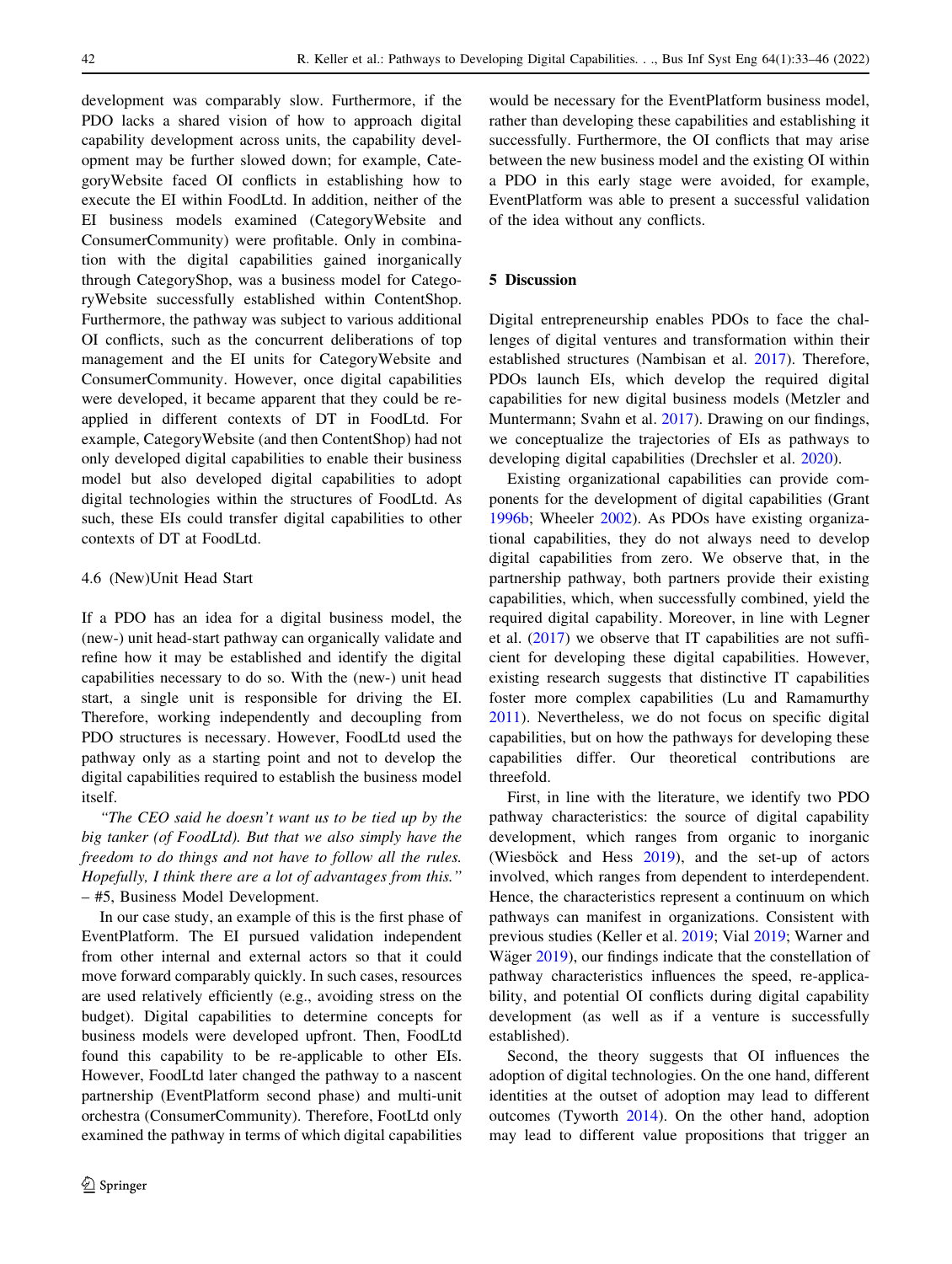emerging OI (Wessel et al. [2020](#page-13-0)). However, beyond OI and adopting digital technologies, pathways serve as another unit of analysis.

While Alvarez [\(2008](#page-11-0)) suggests that OI can lead to both supporting and hampering the adoption of technology across different stages of an organization's development, we observe that organizations can bypass OI conflicts by following inorganic or independent pathways. The EI can avoid conflicts with the existing PDO organization by keeping the existing and emerging OI separate from one another (e.g., FoodLtd developed a new platform business model in EventPlatform). Conversely, interdependent pathways, such as the nascent partnership and multi-unit orchestra pathways, encourage discussions about a new OI from the outset. However, while the nascent partnership develops a new OI between the partners and their (potentially pre-existing) OI, the cross-unit orchestra develops an emerging OI in discussion with different units of a PDO.

Third, DT theory contains competing concerns regarding how an organization must handle (Svahn et al. [2017\)](#page-12-0) the building of digital capabilities through the adoption of digital technologies (Vial [2019\)](#page-13-0). Therefore, we propose that PDOs should strategically decide when to follow which pathway to develop digital capabilities, depending on their organizational context and goals. Thus, organizations can choose from a set of different options and directly influence which trade-offs must be managed.

In our data, we find an organization changing an EI's pathway, for example, for CategoryShop once the successful establishment of a business model for CategoryWebsite moved into focus. However, in our case, we find that FoodLtd did not deliberately choose the pathways but realized differences in the EIs' manifestations during operation. Nevertheless, we find evidence that different pathways have implications that organizations should be aware of in decision-making. We find that the successful establishment of a business model must not inevitably be the permanent goal of an EI, but rather it should be a temporal one. The scope of an EI may change over time and, thus, so do their pathways, for example, the re-applicability of digital capabilities might be viewed as being more impactful to the overall DT. Thus, pathways to developing digital capabilities are highly dynamic processes that are part of crafting and implementing DT strategies (Chanias et al. [2019\)](#page-11-0). Hence, there is no best pathway to developing digital capabilities that a PDO should follow. Rather, we propose that a PDO should follow different pathways within its various EIs.

#### 6 Conclusion, Limitations, and Future Research

In digital entrepreneurship, PDOs launch EIs to build their digital capabilities and adopt digital technologies. These EIs follow different pathways. Drawing on insights from a single case study, we analyze these pathways within a PDO's DT and find two characteristics: the source for developing digital capabilities and the set-up of actors involved in developing digital capabilities. Moreover, we contribute to the literature on digital entrepreneurship by introducing EI manifestations as temporal pathways to approaching DT. Further, we argue that within a PDO's DT, the pathway influences the speed, re-applicability, and potential OI conflicts in developing digital capabilities. Depending on the organizational context and digital business model, organizations may pursue and readjust different pathways over time. Managing these portfolios might be crucial for success. For scholars, this finding may provide a starting point for analyzing which pathways exist, how they change over time, and how pathways depend on the required digital capability.

Practitioners can use these two characteristics as guidelines for assessing their DT activities. Furthermore, they may find the four synthesized pathways (direct acquisition, nascent partnership, multi-unit orchestra, and (new-)unit head start) helpful for structuring their own portfolio of chosen pathways. In particular, they may find guidance in reflecting on how to avoid OI conflicts. Ultimately, practitioners can use our findings to make deliberate decisions about a pathway to develop digital capabilities.

Our research has limitations that could stimulate further research. Although the two characteristics of pathways are in line with existing literature, drawing on a single case study restricts our results in that other characteristics may be overlooked due to case specifics (e.g., industry, PDO history, DT strategy, and EIs). Furthermore, we recognize the risk of biased experts, which we address by triangulation of our data sources. Analyzing more cases and synthesizing more than the four identified pathways might be useful in revealing more ways in which pathways and their characteristics differ. We do not analyze whether a pathway is limited to developing certain digital capabilities and/or EIs or look at concrete digital capabilities. Moreover, we do not present evidence on the temporal interdependence of digital capability build-up. While our findings suggest how a pathway's characteristics influence the materialization of the pathways within FoodLtd's DT, we cannot claim that these explanations can be generalized, especially since we discuss the characteristics as a continuum. Thus, to address these limitations, we suggest future research should collect additional data and explore digital entrepreneurship and its pathways to build digital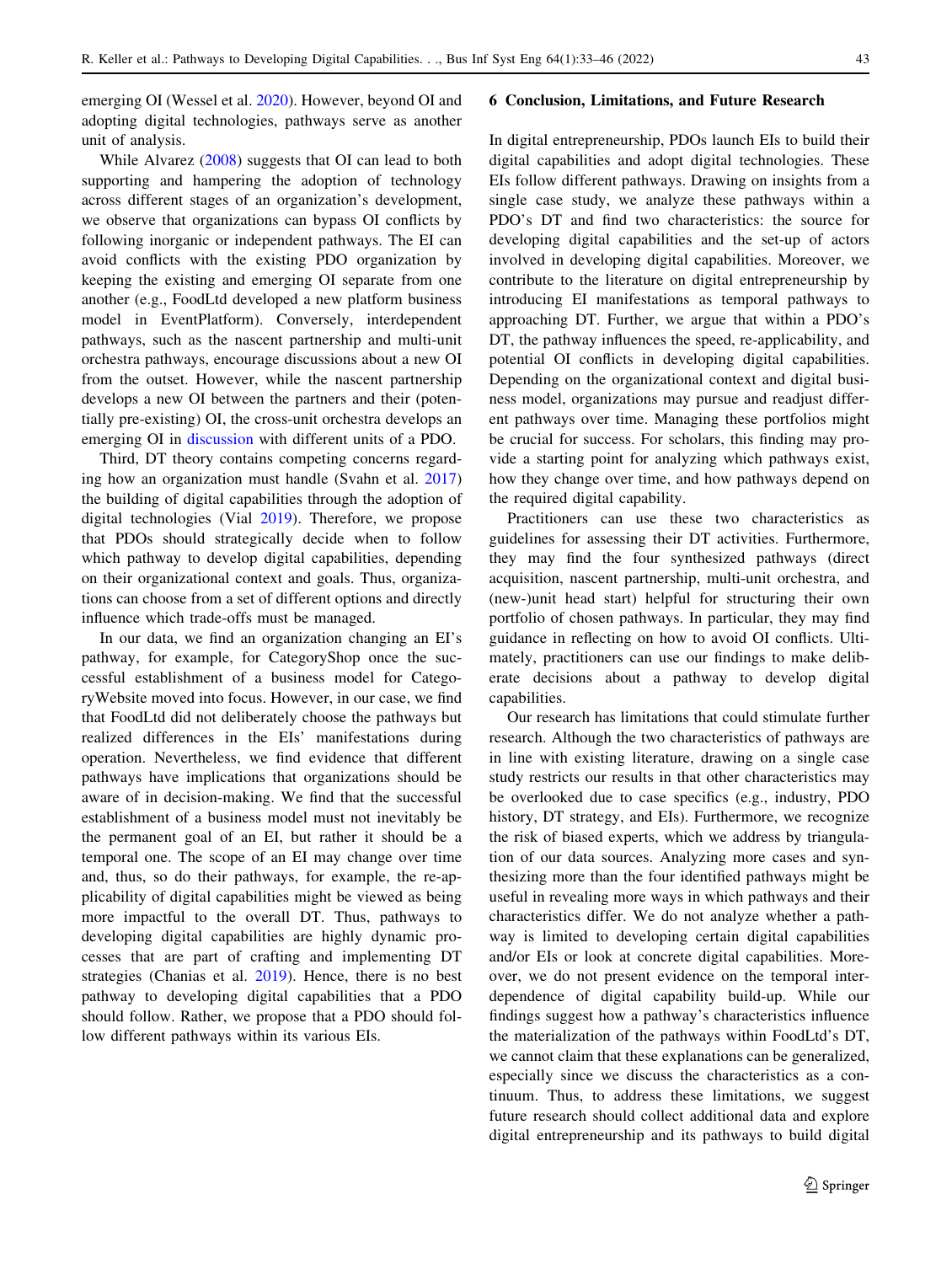<span id="page-11-0"></span>capabilities. Further research may also investigate the role of digital technologies in developing a digital capability.

Furthermore, existing research may contribute to understanding how digital capabilities can be developed, particularly in terms of outsourcing and the importance of complementary assets in a digital context (Helfat and Raubitschek [2018;](#page-12-0) Jacobides et al. [2018;](#page-12-0) Teece [2018](#page-12-0)). Likewise, the literature on business process management and ambidexterity deals with required capabilities that may be relevant to digital innovation and transformation alongside pathways (Mendling et al. [2020](#page-12-0); O'Reilly and Tushman [2013](#page-12-0); Röglinger et al. [2018\)](#page-12-0). Therefore, we hope that further research will provide additional perspectives on the complex build-up of digital capabilities in PDOs.

Funding Open Access funding enabled and organized by Projekt DEAL.

Supplementary InformationThe online version contains supplementary material available at [https://doi.org/10.1007/s12599-](https://doi.org/10.1007/s12599-021-00739-3) [021-00739-3.](https://doi.org/10.1007/s12599-021-00739-3)

Open Access This article is licensed under a Creative Commons Attribution 4.0 International License, which permits use, sharing, adaptation, distribution and reproduction in any medium or format, as long as you give appropriate credit to the original author(s) and the source, provide a link to the Creative Commons licence, and indicate if changes were made. The images or other third party material in this article are included in the article's Creative Commons licence, unless indicated otherwise in a credit line to the material. If material is not included in the article's Creative Commons licence and your intended use is not permitted by statutory regulation or exceeds the permitted use, you will need to obtain permission directly from the copyright holder. To view a copy of this licence, visit [http://creativecommons.](http://creativecommons.org/licenses/by/4.0/) [org/licenses/by/4.0/.](http://creativecommons.org/licenses/by/4.0/)

#### References

- Albert S, Whetten DA (1985) Organization identity. Res Organ Behav 7:263–295
- Alvarez R (2008) Examining technology, structure and identity during an enterprise system implementation. Inf Sys J 18:203–224. <https://doi.org/10.1111/j.1365-2575.2007.00286.x>
- Baiyere A, Salmela H, Tapanainen T (2020) Digital transformation and the new logics of business process management. Eur J Inf Syst 29:238–259. [https://doi.org/10.1080/0960085X.2020.](https://doi.org/10.1080/0960085X.2020.1718007) [1718007](https://doi.org/10.1080/0960085X.2020.1718007)
- Barley SR, Johnson G, Langley A, Melin L, Whittington R (2007) Technology as an occasion for structuring: evidence from observations of CT scanners and the social order of radiology departments. In: Johnson G et al (eds) Strategy as Practice. Cambridge University Press, Cambridge, pp 83–100
- Barrett M, Scott S (2004) Electronic trading and the process of globalization in traditional futures exchanges: a temporal perspective. Eur J Inf Syst 13:65–79. [https://doi.org/10.1057/](https://doi.org/10.1057/palgrave.ejis.3000487) [palgrave.ejis.3000487](https://doi.org/10.1057/palgrave.ejis.3000487)
- Barrett M, Walsham G (1999) Electronic trading and work transformation in the London insurance market. Inf Syst Res 10:1–22. <https://doi.org/10.1287/isre.10.1.1>
- Bharadwaj A, El Sawy OA, Pavlou PA, Venkatraman N (2013) Digital business strategy toward a next generation of insights. MIS Q 37:471–482
- Chan CM, Teoh SY, Yeow A, Pan G (2019) Agility in responding to disruptive digital innovation: case study of an SME. Inf Syst J 29:436–455. <https://doi.org/10.1111/isj.12215>
- Chanias S, Myers MD, Hess T (2019) Digital transformation strategy making in pre-digital organizations: the case of a financial services provider. J Strateg Inf Syst 28:17–33. [https://doi.org/10.](https://doi.org/10.1016/j.jsis.2018.11.003) [1016/j.jsis.2018.11.003](https://doi.org/10.1016/j.jsis.2018.11.003)
- Ciriello RF, Richter A, Schwabe G (2018) Digital innovation. Bus Inf. Syst Eng 60:563–569. [https://doi.org/10.1007/s12599-018-0559-](https://doi.org/10.1007/s12599-018-0559-8) [8](https://doi.org/10.1007/s12599-018-0559-8)
- Corley KG, Gioia DA (2004) Identity ambiguity and change in the wake of a corporate spin-off. Admin Sci Q 49:173–208. [https://](https://doi.org/10.2307/4131471) [doi.org/10.2307/4131471](https://doi.org/10.2307/4131471)
- Denner M-S, Püschel LC, Röglinger M (2018) How to exploit the digitalization potential of business processes. Bus Inf Syst Eng 60:331–349. <https://doi.org/10.1007/s12599-017-0509-x>
- Drechsler K, Gregory R, Wagner HT, Tumbas S (2020) At the crossroads between digital innovation and digital transformation. Commun Assoc Inf Syst <https://doi.org/10.17705/1CAIS.04723>
- Fichman RG, Dos Santos BL, Zheng Z (2014) Digital innovation as a fundamental and powerful concept in the information systems curriculum. MIS Q 38:329–343
- Fischer M, Imgrund F, Janiesch C, Winkelmann A (2020) Strategy archetypes for digital transformation defining meta objectives using business process management. Inf Manag: Forthcoming<https://doi.org/10.1016/j.im.2019.103262>
- Fürstenau D, Cleophas C, Kliewer N (2020) How do market standards inhibit the enactment of digital capabilities? Bus Inf Syst Eng 62:279–287. <https://doi.org/10.1007/S12599-019-00588-1>
- Gal U, Lyytinen K, Yoo Y (2008) The dynamics of IT boundary objects, information infrastructures, and organisational identities: the introduction of 3D modelling technologies into the architecture, engineering, and construction industry. Eur J Inf Syst 17:290–304. <https://doi.org/10.1057/ejis.2008.13>
- Gioia DA, Chittipeddi K (1991) Sensemaking and sensegiving in strategic change initiation. Strateg Manag J 12:433–448. [https://](https://doi.org/10.2307/2486479) [doi.org/10.2307/2486479](https://doi.org/10.2307/2486479)
- Gioia DA, Thomas JB (1996) Identity, image, and issue interpretation: sensemaking during strategic change in academia. Admin Sci Q 41:370–403. <https://doi.org/10.2307/2393936>
- Gioia DA, Schultz M, Corley KG (2000) Organizational identity, image, and adaptive instability. Acad Manag Rev 25:63–81. <https://doi.org/10.5465/amr.2000.2791603>
- Grant RM (1996a) Prospering in dynamically-competitive environments: organizational capability as knowledge integration. Organ Sci 7:375–387. <https://doi.org/10.1287/ORSC.7.4.375>
- Grant RM (1996b) Toward a knowledge-based theory of the firm. Strat Manag J 17:109–122. [https://doi.org/10.1002/SMJ.](https://doi.org/10.1002/SMJ.4250171110) [4250171110](https://doi.org/10.1002/SMJ.4250171110)
- Gregory RW, Keil M, Muntermann J, Mähring M (2015) Paradoxes and the nature of ambidexterity in IT transformation programs. Inf Syst Res 26:57–80. <https://doi.org/10.1287/isre.2014.0554>
- Gregory RW, Kaganer EA, Henfridsson O, Ruch TJ (2018) IT consumerization and the transformation of IT governance. MIS Q 42:1225–1253
- Hakala H, O'Shea G, Farny S, Luoto S (2020) Re-storying the business, innovation and entrepreneurial ecosystem concepts: the model-narrative review method. Int J Manag Rev 22:10–32. <https://doi.org/10.1111/ijmr.12212>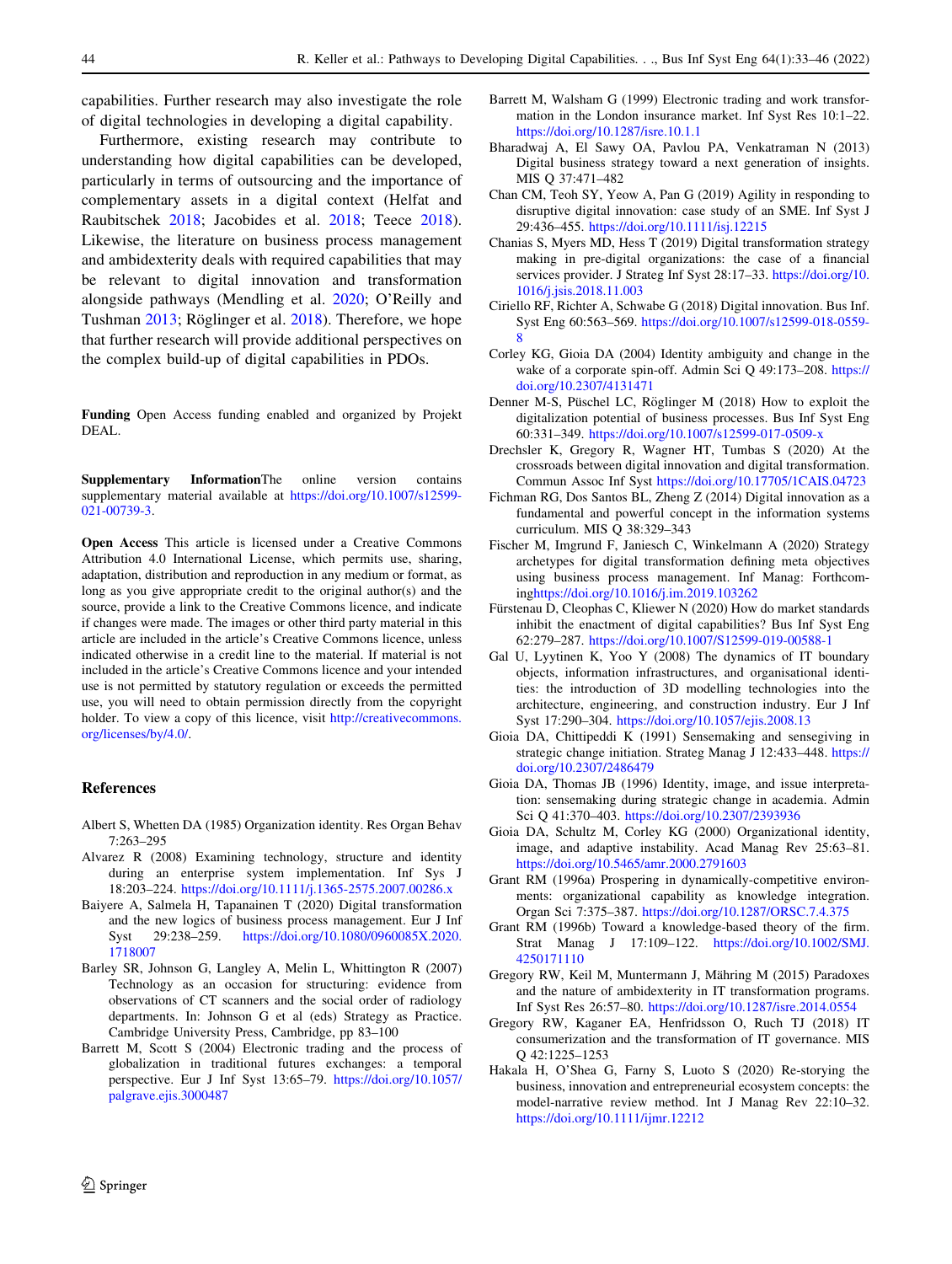- <span id="page-12-0"></span>Hanelt A, Firk S, Hildebrandt B, Kolbe LM (2021) Digital M&A, digital innovation, and firm performance: an empirical investigation. Eur J Inf Syst 30:3–26. [https://doi.org/10.1080/](https://doi.org/10.1080/0960085X.2020.1747365) [0960085X.2020.1747365](https://doi.org/10.1080/0960085X.2020.1747365)
- Helfat CE, Raubitschek RS (2018) Dynamic and integrative capabilities for profiting from innovation in digital platform-based ecosystems. Res Policy 47:1391–1399. [https://doi.org/10.1016/j.](https://doi.org/10.1016/j.respol.2018.01.019) [respol.2018.01.019](https://doi.org/10.1016/j.respol.2018.01.019)
- Henfridsson O, Bygstad B (2013) The generative mechanisms of digital infrastructure evolution. MIS Q 37:907–931
- Henfridsson O, Yoo Y (2014) The liminality of trajectory shifts in institutional entrepreneurship. Organ Sci 25:932–950. [https://doi.](https://doi.org/10.1287/orsc.2013.0883) [org/10.1287/orsc.2013.0883](https://doi.org/10.1287/orsc.2013.0883)
- Henfridsson O, Nandhakumar J, Scarbrough H, Panourgias N (2018) Recombination in the open-ended value landscape of digital innovation. Inf Organ 28:89–100. [https://doi.org/10.1016/J.](https://doi.org/10.1016/J.INFOANDORG.2018.03.001) [INFOANDORG.2018.03.001](https://doi.org/10.1016/J.INFOANDORG.2018.03.001)
- Henfridsson O (2020) Scaling digital enterprises. In: Nambisan S, Lyytinen K, Yoo Y (eds) Handbook of Digital Innovation. Elgar, pp 150–157
- Hess T, Matt C, Benlian A, Wiesböck F (2016) Options for formulating a digital transformation strategy. MIS Q Executive 15:123–139
- Hou H, Cui Z, Shi Y (2020) Learning club, home court, and magnetic field: facilitating business model portfolio extension with a multi-faceted corporate ecosystem. Long Range Plan Forthcoming. <https://doi.org/10.1016/j.lrp.2020.101970>
- Iansiti M, Lakhani KR (2020) Competing in the age of AI: strategy and leadership when algorithms and networks run the world. Harvard Business Review Press, Boston
- Jacobides MG, Cennamo C, Gawer A (2018) Towards a theory of ecosystems. Strateg Manag J 39:2255–2276. [https://doi.org/10.](https://doi.org/10.1002/smj.2904) [1002/smj.2904](https://doi.org/10.1002/smj.2904)
- Jöhnk J, Oesterle S, Ollig P, Riedel L-N (2020) The complexity of digital transformation – conceptualizing multiple concurrent initiatives. In: Proceedings of the 15th International Conference on Wirtschaftsinformatik, Potsdam
- Karimi J, Walter Z (2015) The role of dynamic capabilities in responding to digital disruption: a factor-based study of the newspaper industry. J Manag Inf Syst 32:39–81. [https://doi.org/](https://doi.org/10.1080/07421222.2015.1029380) [10.1080/07421222.2015.1029380](https://doi.org/10.1080/07421222.2015.1029380)
- Keller R, Ollig P, Fridgen G (2019) Decoupling, information technology, and the tradeoff between organizational reliability and organizational agility. In: Proceedings of the 27th European Conference on Information Systems, Stockholm
- Legner C, Eymann T, Hess T, Matt C, Böhmann T, Drews P, Mädche A, Urbach N, Ahlemann F (2017) Digitalization: opportunity and challenge for the business and information systems engineering community. Bus Inf Syst Eng 59:301–308. [https://doi.org/10.](https://doi.org/10.1007/s12599-017-0484-2) [1007/s12599-017-0484-2](https://doi.org/10.1007/s12599-017-0484-2)
- Lu Y, Ramamurthy K (2011) Understanding the link between information technology capability and organizational agility: an empirical examination. MIS Q 35(4):931–954. [https://doi.org/](https://doi.org/10.2307/41409967) [10.2307/41409967](https://doi.org/10.2307/41409967)
- Lucas JHC, Agarwal R, Clemons EK, El Sawy OA, Weber B (2013) Impactful research on transformational information technology: an opportunity to inform new audiences. MIS Q 37:371–382
- Matt C, Hess T, Benlian A (2015) Digital transformation strategies. Bus Inf Syst Eng 57:339–343. [https://doi.org/10.1007/s12599-](https://doi.org/10.1007/s12599-015-0401-5) [015-0401-5](https://doi.org/10.1007/s12599-015-0401-5)
- Mayring P (2014) Qualitative content analysis: theoretical foundation, basic procedures and software solution. Social Science Open Access Repository, Klagenfurt
- Mendling J, Pendland B, Recker J (2020) Building a complementary agenda for business process management and digital innovation.

Eur J Inf Syst Forthcoming. [https://doi.org/10.1080/0960085X.](https://doi.org/10.1080/0960085X.2020.1755207) [2020.1755207](https://doi.org/10.1080/0960085X.2020.1755207)

- Metzler DR, Muntermann J (2020) The impact of digital transformation on incumbent firms: an analysis of changes, challenges, and responses at the business model level. In: 41st International Conference on Information Systems
- Miles MB, Huberman AM (1994) Qualitative data analysis: an expanded sourcebook. SAGE, Thousand Oaks
- Myers MD, Newman M (2007) The qualitative interview in IS research: examining the craft. Inf Organ 17:2–26. [https://doi.org/](https://doi.org/10.1016/j.infoandorg.2006.11.001) [10.1016/j.infoandorg.2006.11.001](https://doi.org/10.1016/j.infoandorg.2006.11.001)
- Nambisan S (2017) Digital entrepreneurship: toward a digital technology perspective of entrepreneurship. Entrepreneurship Theor Pract 41:1029–1055. <https://doi.org/10.1111/ETAP.12254>
- Nambisan S, Lyytinen K, Majchrzak A, Song M (2017) Digital innovation management: reinventing innovation management research in a digital world. MIS Q 41:223–238
- Nambisan S, Wright M, Feldman M (2019) The digital transformation of innovation and entrepreneurship: progress, challenges and key themes. Res Policy 48:103773. [https://doi.org/10.1016/J.](https://doi.org/10.1016/J.RESPOL.2019.03.018) [RESPOL.2019.03.018](https://doi.org/10.1016/J.RESPOL.2019.03.018)
- Nambisan S, Lyytinen K, Yoo Y (2020) Handbook of digital innovation. Elgar, Cheltenham
- O'Reilly CA, Tushman ML (2013) Organizational ambidexterity: past, present, and future. Acad Manag Perspect 27:324–338. <https://doi.org/10.5465/AMP.2013.0025>
- Ritala P, Baiyere A, Hughes M, Kraus S (2021) Digital strategy implementation: the role of individual entrepreneurial orientation and relational capital. Technol Forecast Soc Change 171:120961. <https://doi.org/10.1016/j.techfore.2021.120961>
- Röglinger M, Schwindenhammer L, Stelzl K (2018) How to put organizational ambidexterity into practice – towards a maturity model. In: Proceedings of the 16th International Conference on Business Process Management, Sydney
- Ross JW, Sebastian I, Beath C, Mocker M, Moloney K, Fonstad N (2016) Designing and executing digital strategies. In: Proceedings of the 37th International Conference on Information Systems, Dublin
- Saldaña J (2021) The coding manual for qualitative researchers. Sage, Thousand Oaks
- Sebastian IM, Ross JW, Beath C, Mocker M, Moloney KG, Fonstad NO (2017) How big old companies navigate digital transformation. MIS Q Exec 16:197–213
- Shen KN, Lindsay V, Xu YC (2018) Digital Entrepreneurship. Inf Sys J 28:1125–1128. <https://doi.org/10.1111/isj.12219>
- Soh C, Yeow A, Goh Q, Hansen R (2019) Digital transformation: of paradoxical tensions and managerial responses. In: Proceedings of the 40th International Conference on Information Systems, Munich
- Soluk J, Kammerlander N (2021) Digital transformation in familyowned Mittelstand firms: a dynamic capabilities perspective. Eur J Inf Syst. <https://doi.org/10.1080/0960085X.2020.1857666>
- Steininger DM (2019) Linking information systems and entrepreneurship: a review and agenda for IT-associated and digital entrepreneurship research. Inf Sys J 29:363–407. [https://doi.](https://doi.org/10.1111/isj.12206) [org/10.1111/isj.12206](https://doi.org/10.1111/isj.12206)
- Svahn F, Mathiassen L, Lindgren R (2017) Embracing digital innovation in incumbent firms: how Volvo cars managed competing concerns. MIS Q 41:239–253. [https://doi.org/10.](https://doi.org/10.25300/MISQ/2017/41.1.12) [25300/MISQ/2017/41.1.12](https://doi.org/10.25300/MISQ/2017/41.1.12)
- Teece DJ (2018) Profiting from innovation in the digital economy: enabling technologies, standards, and licensing models in the wireless world. Res Policy 47:1367–1387. [https://doi.org/10.](https://doi.org/10.1016/j.respol.2017.01.015) [1016/j.respol.2017.01.015](https://doi.org/10.1016/j.respol.2017.01.015)
- Törmer RL, Henningsson S (2019) Dynamic capability building in the LEGO group - prospective activities vs. reflective learning in